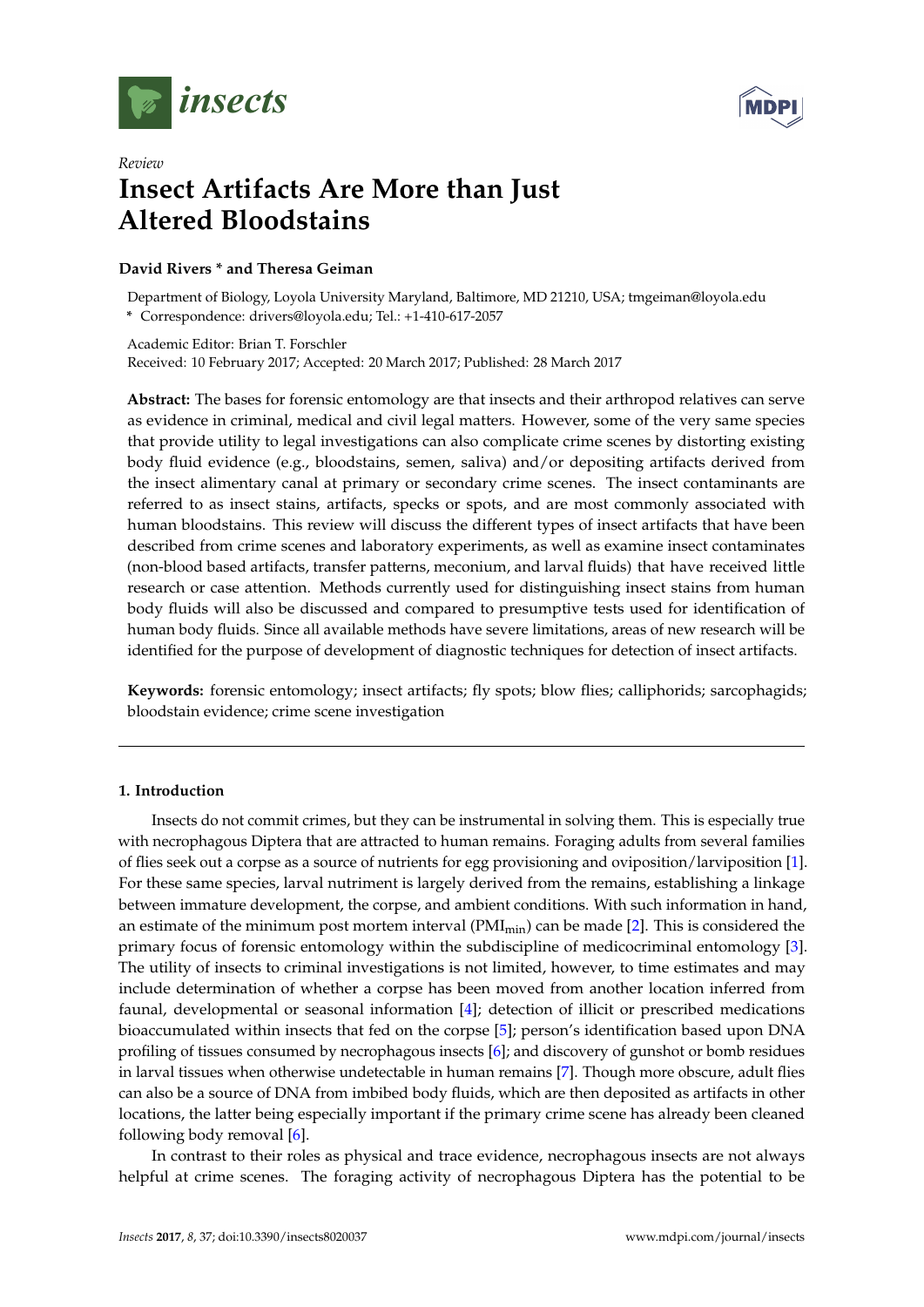counterproductive to criminal investigations, largely as a result of the way they feed. For flies in the families Calliphoridae and Sarcophagidae, adults land on or beside a corpse, walking across the surfaces or through wet body fluids. Gustatory receptors located at the tips of tarsi (pulvilli) and on the sponging mouthparts are used to assess the nutritional value of the fluids and tissues. Applying Locard's Exchange Principle to the interaction between necrophagous flies and a corpse, evidence of this association will be left behind at the crime scene [\[8\]](#page-12-5). Foraging activity is known to cause mechanical disruption of pooled blood and body fluid stains that have not dried [\[9,](#page-12-6)[10\]](#page-12-7). It can also lead to transfer patterns, created by tarsi or the abdomen leaving impressions after passing through wet fluids, either at the primary scene or at other sites [\[11](#page-12-8)[,12\]](#page-12-9). As adult flies consume body fluids, they regurgitate and defecate some of the ingested food onto surfaces at or near the crime scene, creating unique stains and/or an intermixing of fly artifacts with bloodstains and other human body fluids [\[11,](#page-12-8)[13\]](#page-12-10). Fly contaminates are not restricted to the primary crime scene, as adults display positive phototaxis, and thus are attracted to windows and lights, locations in which wet blood may be transferred or artifacts deposited. In essence, false secondary crime scenes are established as a direct

The problems with fly artifacts are magnified by the fact that regurgitate and defecate are virtually indistinguishable from human bloodstains. Fly stains are morphologically very similar to impact (i.e., forward, back, and mist-like spatter), projected, sneezed, and expirated bloodstains [\[10\]](#page-12-7), and cannot be reliably distinguished using presumptive or confirmatory tests available for identification of human blood [\[13](#page-12-10)[–15\]](#page-12-11). The use of molecular methods, namely DNA typing, for person's identification does not overcome these limitations since complete DNA profiles can be obtained of an individual from blood consumed by flies [\[6](#page-12-3)[,16\]](#page-12-12). A few methods have been reported to be useful in differentiating fly artifacts from human bloodstains [\[9,](#page-12-6)[10,](#page-12-7)[13,](#page-12-10)[17\]](#page-12-13), but all have limitations that prevent each from being consistently reliable for use in crime scene investigations. The reality is that artifacts from very few fly species have been examined to come to any consensus on the typical classification of regurgitate and fecal stains, or accurate methods of detection.

In this review, a discussion of the different types of insect artifacts that have been described from crime scenes and laboratory experiments will be presented, along with an examination of insect contaminates (non-blood based artifacts, transfer patterns, meconium, and larval fluids) that have received little research or case attention. Methods currently used for distinguishing insect stains from human body fluids will also be discussed and compared to presumptive tests used for identification of human body fluids. All available methods have severe limitations, and thus, new areas of research will be identified for the purpose of development of diagnostic techniques for detection of insect artifacts.

#### **2. Insect Artifacts**

consequence of foraging activity on a corpse.

In theory any insect that interacts with a corpse or associated exuded body fluids can potentially create artifacts that confuse reconstruction efforts at a crime scene. However, the reality is that several species of necrophagous Diptera are the chief culprits in producing insect artifacts [\[11\]](#page-12-8). As a consequence, this review will focus on stains that result from the activity of flies in the families Calliphoridae and Sarcophagidae, which coincidentally also correspond to the vast majority of the literature focused on insect artifacts. By definition, only one type of insect artifact is officially recognized by bloodstain pattern analysts: insect stains. The Scientific Working Group for Bloodstain Pattern Analysis (SWGSTAIN) has defined insect stains as those bloodstains produced as a result of insect activity [\[18\]](#page-12-14). This definition leaves open the possibility of producing insect stains by two methods: insect modification of existing bloodstains or creation of new stains. It is the latter that is most frequently cited by forensic entomologists, since both regurgitation and fecal elimination can yield insect stains containing human blood. The reality is that necrophagous flies can produce stains or artifacts as a result of feeding on several types of fluids (e.g., blood, saliva, semen, vaginal fluids, decomposition fluids), and which yield artifacts that vary widely in terms of shape, color, and size [\[12,](#page-12-9)[14,](#page-12-15)[19](#page-12-16)[,20\]](#page-12-17). Deposition of artifacts is also not restricted to just foraging adults, as post-feeding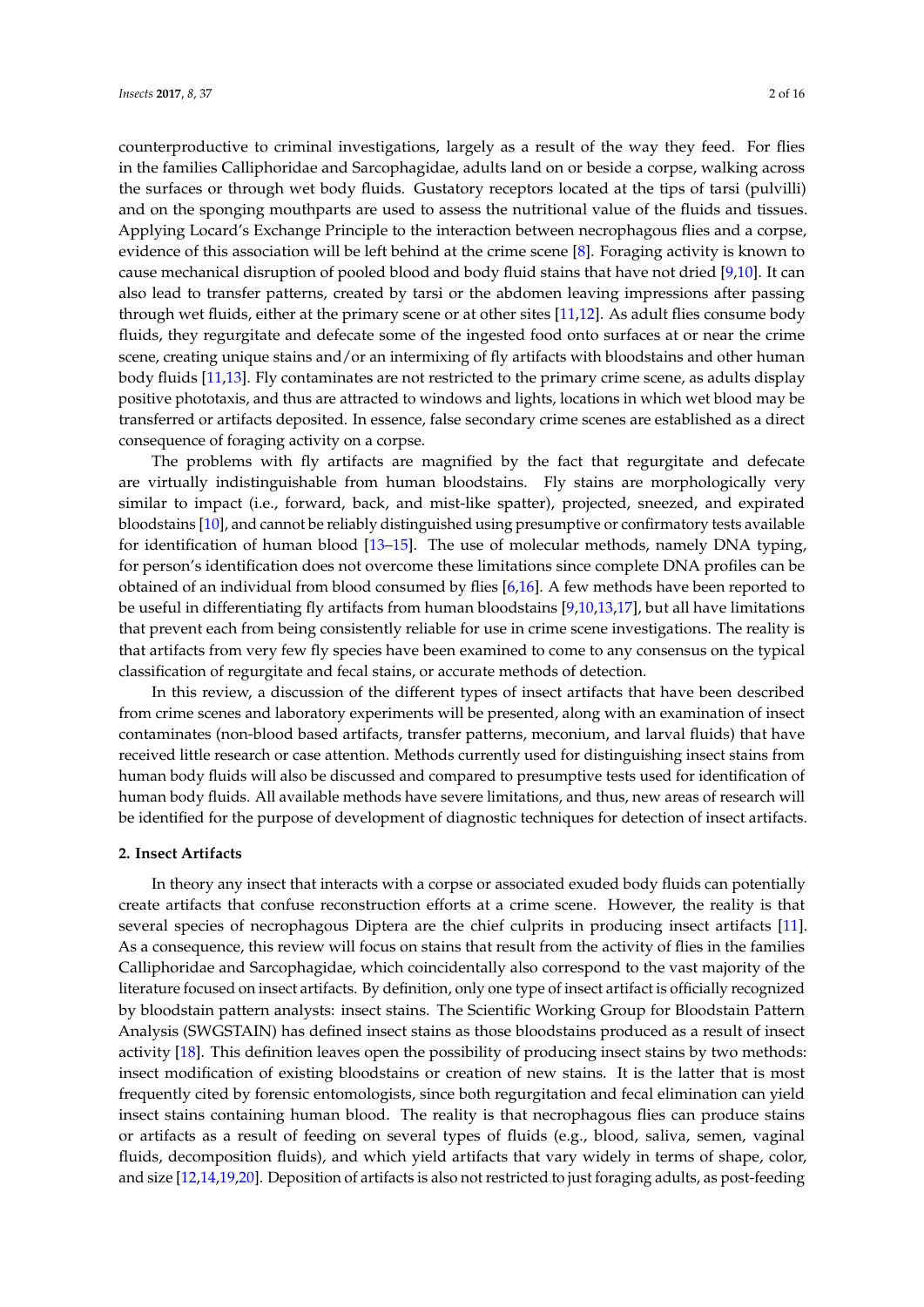larvae and newly emerged adults have the potential to contaminate crime scenes with unique artifacts. The small literature base that exists for fly artifacts is predominantly focused on regurgitate and defecatory stains, which arguably are the most frequently encountered at crime scenes and most likely to compromise bloodstain pattern analysis. What follows is a brief description of five types of fly artifacts (regurgitate, defecatory stains, transfer patterns, meconium, and larval stains) that have been identified or could potentially be found at crime scenes, including the mechanisms used to produce each type and predicted chemical composition of the stains (Table [1\)](#page-2-0).

<span id="page-2-0"></span>

| <b>Stain Type</b> | <b>Shape</b>                                                                                                         | Color                                                                                                                 | Dimensions <sup>*</sup>     |
|-------------------|----------------------------------------------------------------------------------------------------------------------|-----------------------------------------------------------------------------------------------------------------------|-----------------------------|
| Regurgitate       |                                                                                                                      |                                                                                                                       | Area in mm <sup>3</sup>     |
|                   | round to asymmetrically round, occasionally<br>with small tails to form tear drop shape                              | highly variable and dependent on food<br>source. May be clear, red, green, gray<br>tan/light, dark brown/black        | 3.0-16.2 (human blood)      |
|                   |                                                                                                                      |                                                                                                                       | $1.9-19.2$ (bovine blood)   |
| Defecatory        |                                                                                                                      |                                                                                                                       | Tail length (mm)            |
|                   | round to asymmetrically round, some<br>possessing long tails that form tad pole,<br>tear-drop, and sperm-like shapes | highly variable and dependent on food<br>source. May appear creamy, dark<br>brown/black, gray, tan/light <sup>#</sup> | $3.0-16.2$ (human blood)    |
|                   |                                                                                                                      |                                                                                                                       | $1.9-19.2$ (bovine blood)   |
|                   |                                                                                                                      |                                                                                                                       | 4.8–9.2 (chicken blood) $+$ |
| Translocation     |                                                                                                                      |                                                                                                                       | Stain length (mm)           |
|                   | asymmetrically linear                                                                                                | same as food source                                                                                                   | $0.98-10.4$ (human blood)   |
|                   |                                                                                                                      |                                                                                                                       | $0.74 - 9.7$ (bovine blood) |
| Tarsal tracks     | small and round, impressions of tarsi or pulvilli                                                                    | same as food source                                                                                                   | $>0.2$ mm in diameter       |

| Table 1. Morphological characteristics of fly artifacts. |  |  |
|----------------------------------------------------------|--|--|
|----------------------------------------------------------|--|--|

\* Data from [\[12\]](#page-12-9) using *Sarcophaga bullata* (Sarcophagidae), *Calliphora vicina* (Calliphoridae), *Chrysomya rufifacies*, *Ch. megacephala*, and *Phormia regina*. <sup>+</sup> Data from [\[20\]](#page-12-17) using *Ch. megacephala* feed chicken blood. # Data from [\[19\]](#page-12-16) using *Lucilia cuprina* fed human blood.

## *2.1. Regurgitate*

Regurgitation is considered to be the expulsion of food from any location within the foregut out the oral opening [\[21\]](#page-12-18). It is a component of bubbling behavior that leads to a food droplet or bubble forming on the distal tip of the pseudotrachea. Regurgitation is in contrast to vomiting, in which food from the midgut is forced into the foregut, and then passed out of the mouth. Distinguishing between the two would seem to have little forensic value, but in fact the importance lies in composition differences, which can be the bases for development of confirmatory tools used to detect fly artifacts. Additionally, at times the terms have been used interchangeably in the forensic entomology literature [\[20,](#page-12-17)[22\]](#page-12-19), but clearly the two are separate physiological processes. Regurgitate stains should be considered far more significant as potential contaminants at crime scenes, since bubbling behavior is quite common among necrophagous Diptera, especially following consumption of a meal. After imbibing a liquid diet, the ingested food is pushed through the anterior foregut to the crop. The crop serves as the initial site of mixing of food with salivary enzymes [\[21\]](#page-12-18). If the crop was already full when the meal was ingested, regurgitation of the crop contents occurs [\[23\]](#page-13-0). This is manifested as bubble formation at the tips of the mouthparts. The bubble itself is highly variable in color, presumably a reflection of the food consumed. That said food bubbles might appear clear despite the recent consumption of carrion, blood, or feces [\[11\]](#page-12-8) (Figure [1\)](#page-3-0).

The fate of the regurgitated droplet appears to be dependent on the composition of the meal consumed, fly species, and whether the adult is disturbed during bubbling. Bubbling behavior is thought to serve two primary functions; decrease water content of the food prior to enzymatic digestion or flight, and to permit extra-oral digestion [\[13](#page-12-10)[,21\]](#page-12-18). It is the latter function that causes regurgitation stains to achieve status as trace evidence at crime scenes. Adult flies will simply drop the food bubbles from the mouthparts onto the substrate they are resting. This can occur around a corpse following feeding on tissues, decomposition fluids, blood, or any other type of exposed body fluid, with the exception of urine [\[19\]](#page-12-16). Regurgitate stains are typically round or asymmetrically round (i.e., elliptical or oval) owing to the food bubbles dropping essentially perpendicular to the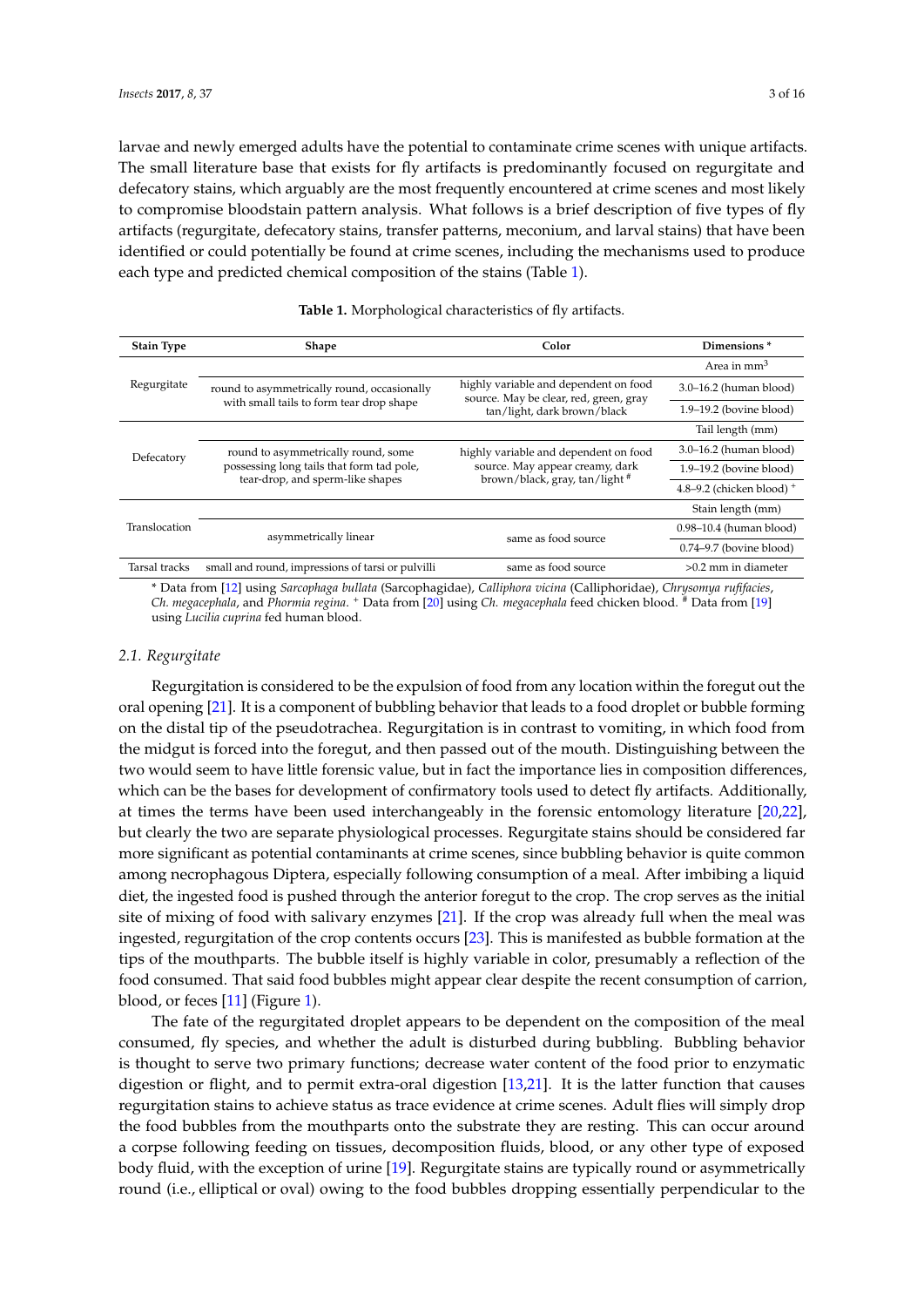substrate [\[12\]](#page-12-9), although occasional tear-drop shaped artifacts have been reported for *Calliphora vicina*, *Sarcophaga bullata, Lucilia sericata, and <i>Chrysomya megacephala* [\[6](#page-12-3)[,10](#page-12-7)[,12](#page-12-9)[,17](#page-12-13)[,20\]](#page-12-17) and the tails appear to result from flies beginning to move before release of the droplet [\[12\]](#page-12-9). A third morphological pattern reported is dome shaped craters that supposedly result from the sucking process of fly mouthparts [\[24\]](#page-13-1). This would seem to implicate regurgitate stains, since adult flies are not known to consume their own feces. However, the idea that the hydrostatic action of the cibarial pump and associated muscles of the foregut can create sufficient negative pressure to suck a stain from a surface or modify dry fly artifacts has not been demonstrated experimentally. In fact, cratered fly stains have only been reported for two species of calliphorids (Ch. megacephala and L. cuprina), both under laboratory conditions [\[19,](#page-12-16)[20\]](#page-12-17), but with *L. cuprina,* the stain morphology was attributed to drying on a smooth, non-porous surface, and not due to feeding activity of adult flies. This type of stain is not commonly encountered [\[25\]](#page-13-2). both under laboratory conditions [19,20], but with *L. cuprina*, the stain morphology was attributed to

<span id="page-3-0"></span>

**Figure 1.** Types of fly artifacts produced by adult calliphorids and sarcophagids. All artifacts were **Figure 1.** Types of fly artifacts produced by adult calliphorids and sarcophagids. All artifacts were produced following feeding or exposure to human blood, unless otherwise noted. Regurgitate  $\frac{1}{2}$  **by (A**, D, E<sup>2</sup>) *C*<sub>*a*</sub> **b**<sub>*L*</sub> *C*<sub>*a*</sub> *L L l*<sub></sub> *l*<sub>*l*</sub> *l*<sub>*l*</sub> *l*<sub>*l*</sub> *l*<sub>*l*</sub> *(C*) *c*) *l*<sub>*l*</sub> *l*<sub>*l*</sub> *l*<sub>*l*</sub> *l*<sub>*l*</sub> *l*<sub>*l*</sub> *l*<sub>*l*</sub> *l*<sub>*l*</sub> *l*<sub>*l*</sub> *l*<sub>*l*</sub> *l*<sub>*l*</sub> *l*<sub>*l*</sub> stains deposited by (A,D,E) Sarcophaga bullata (Sarcophagdae), (B) Calliphora vicina (Calliphoridae), (C) Lucilia sericata (Calliphoridae); defecatory stains deposited by (F,G) S. bullata, (H,I) C. vicina; translocation stains deposited by (J,K) S. bullata, (L) C. vicina; tarsal tracks produced by S. bullata; and meconium deposited by (**N**) *S. bullata*, (**O**) *C. vicina*. Images were captured using a ChemiDoc Imaging System (BioRad).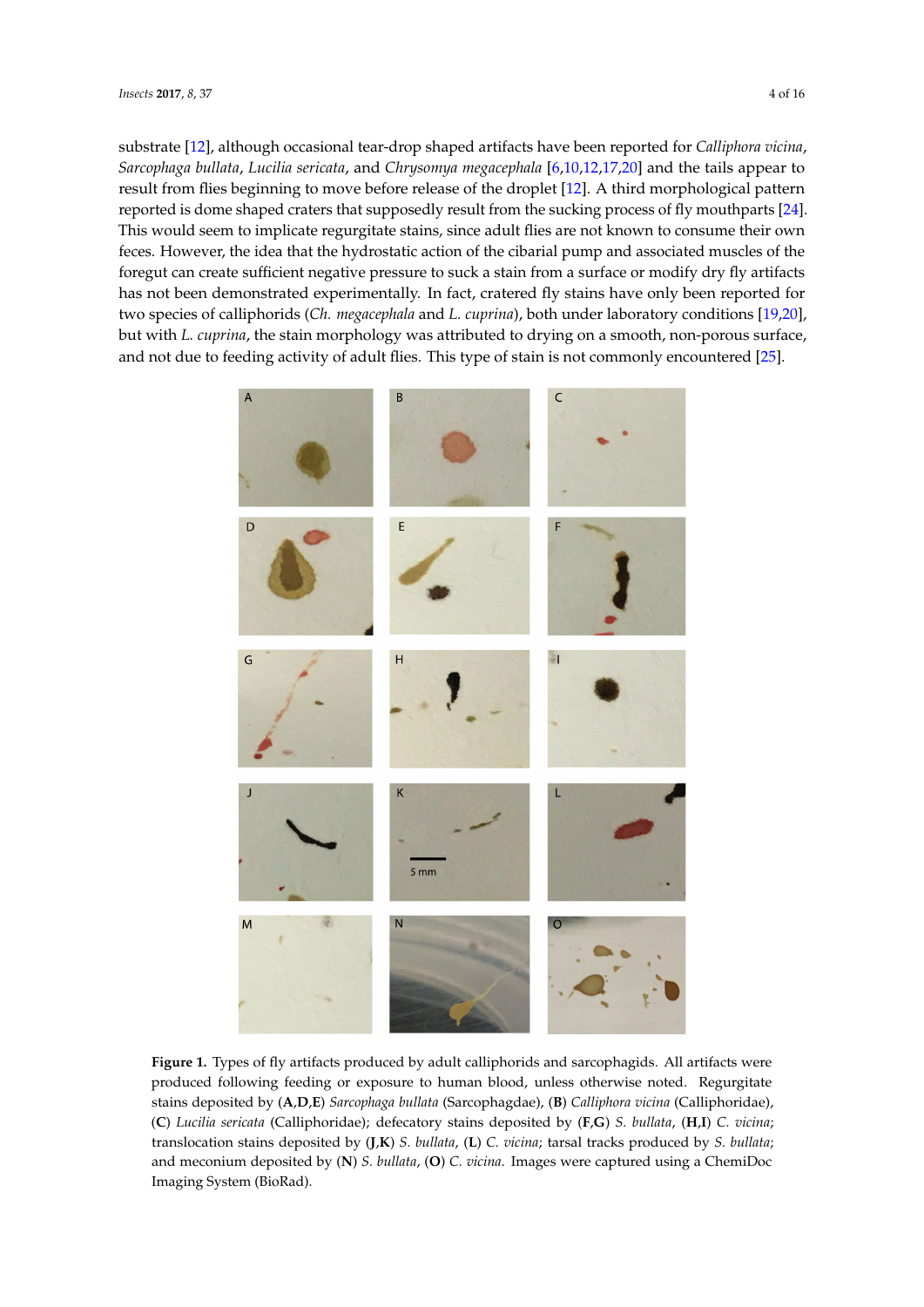Regurgitate stains are composed predominantly of the meal consumed. However, the food is modified by the addition of salivary enzymes that are mixed into the gut fluids within the crop. In adult *Protophormia terraenovae*, enzymes consistent with trypsin, chymotrypsin and pepsin have been detected in the crop and exogenously deposited regurgitate [\[26\]](#page-13-3). Presumably a similar enzyme profile would be expected in other carrion-inhabiting calliphorids, although these same proteases have not been observed in *Phormia regina* [\[21\]](#page-12-18). Interesting, *P. regina* apparently does not typically drop bubbles and is more apt to reabsorb the regurgitated food [\[23\]](#page-13-0). When regurgitate is released by this species, it is twice as likely to occur following a protein meal than after sugar consumption [\[23\]](#page-13-0). By contrast, most other species of calliphorids observed bubbling do release regurgitate [\[24\]](#page-13-1), and the event coincides with feeding on tissues and fluids from human remains or carrion. In other words, diets high in protein [\[1\]](#page-11-0). It is also quite likely that antimicrobial compounds produced by the labellar glands are released into the ingested food since uptake of bacteria from decomposing food sources is inevitable [\[21](#page-12-18)[,27\]](#page-13-4). Endogenous bacteria and possibly other microorganisms conceivably are present in the crop of necrophagous Diptera, or are introduced to ingested food if vomiting occurs to permit intermixing of enzymes from the midgut. Regardless of the precise composition, stains resulting from regurgitated food are expected to be chemically similar yet distinct from the original food source.

The discussion of regurgitate (or any other insect artifact) composition is based on the assumption that adult flies consume fluids and tissues found at the crime scene. In reality, many flies may be introduced to the corpse during the crime scene investigation; that is, the adults gained access as a result of doors, containers, etc. being opened by the first responders to the scene [\[11\]](#page-12-8). In such scenarios, deposition of regurgitate and/or feces chemically distinct from fluids or tissues of the deceased may be introduced at the crime scene. This includes the possibility of fly artifacts containing DNA from an individual not associated with the current crime scene.

## *2.2. Defecatory Stains*

Defecatory stains result from adult flies eliminating liquid feces. These stains are varied in terms of shape and color based on species. Eliminated feces on smooth surfaces commonly appear round or asymmetrically round, sometimes with tails, and on occasion may appear elongate (linear or sausage shaped) [\[12](#page-12-9)[,19,](#page-12-16)[20\]](#page-12-17). In most cases, if a fly artifact possesses a tail, the stain is derived from feces. The tail originates from either the fly beginning to walk prior to completion of defecation, producing a tail tapered in the direction of fly movement, or results from forcible expulsion of liquid feces from a protruded anus. The latter also yields tails pointed in the direction of fecal droplet movement. In theory, artifacts with tails permit distinction between defecate and regurgitate, and between bloodstains and defecatory stains. The idea is based on the premise that defecatory stains are often formed into shapes—sperm-shape, tadpole, or tear-drop—unique from other types of stains found at crime scenes [\[11](#page-12-8)[,19\]](#page-12-16). However, as will be discussed later in this review, the uniqueness between these types of stains is not quite as distinct as originally thought.

Stains resulting from fecal release are the most commonly produced artifacts by *L. cuprina* and *C. vicina* (collected in Frankfurt, Germany) following feeding on human blood [\[6,](#page-12-3)[14\]](#page-12-15). In contrast, regurgitate stains are the most abundant artifacts released by *S. bullata*, *L. sericata*, *Ch. rufifacies*, *Ch*. *megacephala*, and *P. regina* following consumption of a range of foods, including human blood [\[10,](#page-12-7)[12,](#page-12-9)[17,](#page-12-13)[20\]](#page-12-17). Interestingly, Rivers and McGregor [\[12\]](#page-12-9) demonstrated that *C. vicina* collected in Baltimore, Maryland predominantly deposits regurgitate stains, and that nearly all types of artifacts produced by this fly are round and lack tails. The latter differs from the observations of Striman et al. [\[17\]](#page-12-13), in which *C. vicina* obtained in Nebraska frequently deposited defecatory stains that were tear-drop shaped with long tails. Durdle et al. [\[19\]](#page-12-16) reported that defecatory stains of *L. cuprina* are more varied in shapes, colors, textures, viscosity, and translucence than observed with any other fly species. Varied fecal stain morphologies have also been reported for *Ch. megacephala* collected in Malaysia, in which tear-drop, sperm-like, snake-like, and irregular tadpole-like defecate with long tails (4.8 to 9.2 mm) were produced on porous surfaces following *ad libitum* consumption of chicken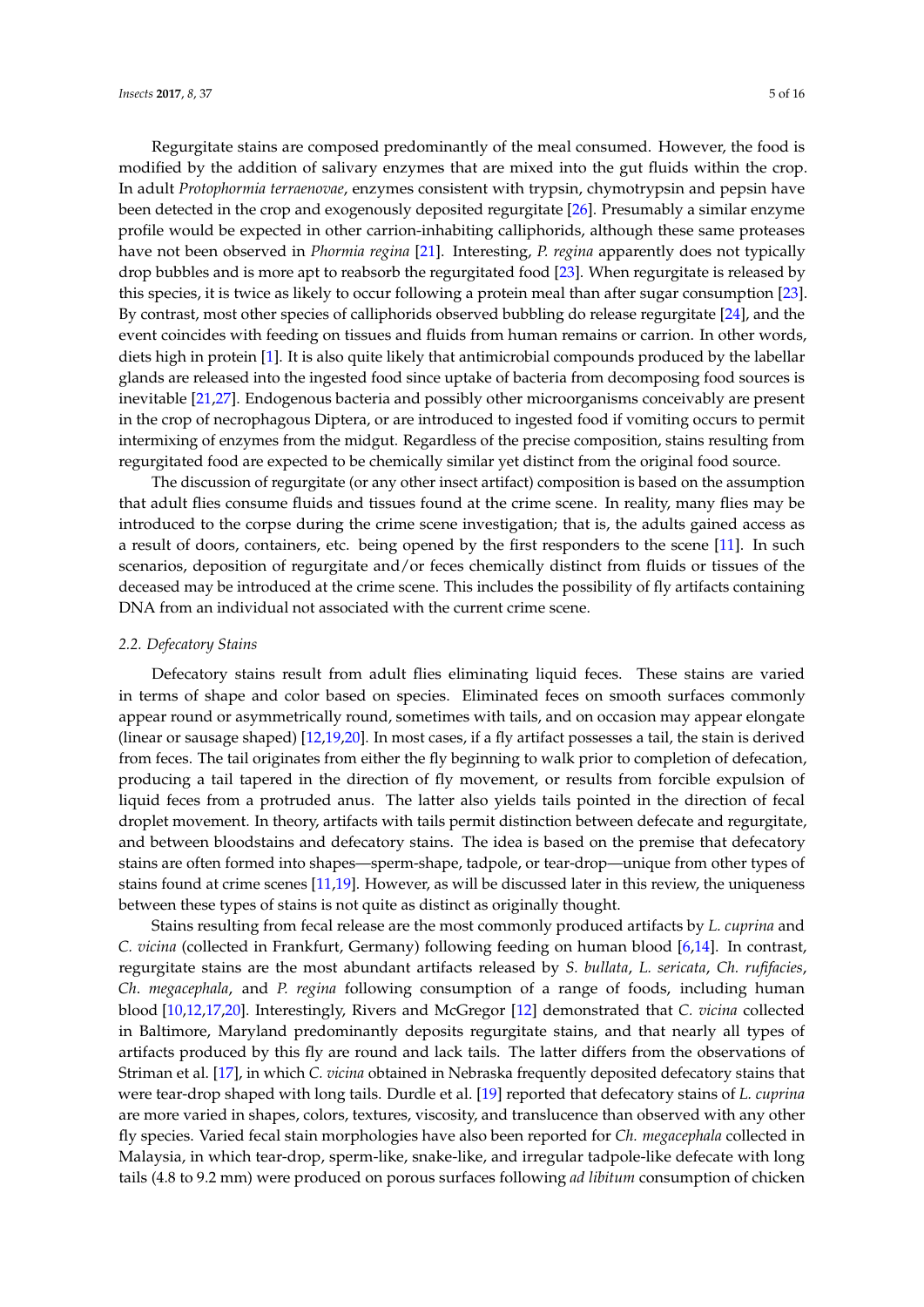blood [\[20\]](#page-12-17). Such differences in regurgitate and defecatory artifact morphology appears to reflect species and diet dependency, as well as within species variation based on geographic location [\[12\]](#page-12-9).

Fly feces is a unique mixture of partially and undigested food, and various metabolic wastes deposited from the Malpighian tubules and hindgut [\[28\]](#page-13-5). Defecate contains relatively high concentrations of ammonia, allantoin/allantoic acid, and uric acid [\[29\]](#page-13-6), all of which are absent from regurgitate. Several proteolytic enzymes (e.g., pepsin, trypsin, α-glucosidase, β-galactosidase, β-glucosidase, amylase, fructofuranosidase) released by the midgut epithelia can also be found in feces [\[30,](#page-13-7)[31\]](#page-13-8). Enzyme type, quantity, and level of activity are dependent on food composition and most likely fly species. Like with the adult crop, endogenous bacteria and other microorganisms are present in the hindgut, and possibly exogenously acquired microorganisms, presuming that they can survive the highly acid environment of the midgut [\[29\]](#page-13-6). Defecatory stains are expected to be chemically similar yet distinct from regurgitate and the original food source. That said Weiss [\[32\]](#page-13-9) states that it is possible in certain instances for ingested food to pass through the alimentary canal unmodified. In which case, feces, regurgitate, and the original food source may be virtually indistinguishable from each other based on chemical composition. Variable degrees of food processing by an adult fly may also account in part for the wide variation in physical features of defecatory stains.

## *2.3. Transfer Patterns*

Transfer patterns are defined as bloodstain patterns resulting from contact between a wet bloody object (surface) with that of another object or surface [\[18\]](#page-12-14). This definition can be extended to that of insects that interact with a corpse or exuded body fluids. For example, adult flies can generate transfer patterns by dragging the abdomen through or across food and then transferring a wet impression to another location. This form of transfer pattern is referred to as translocation [\[12\]](#page-12-9), and is known to occur with adult flies, cockroaches and ants that frequent crime scenes [\[11\]](#page-12-8). Translocation stains typically are asymmetrical linear stains and appear the same color as the food source that was transferred by the insect's body. A second type of transfer artifact is called tarsal tracks. These transfer patterns are formed by adult flies or other insects walking through wet food and leaving impressions of tarsi or pulvilli on another surface. Tarsal tracks produced by adult flies are typically small (<0.2 mm in diameter), round stains that appear the same color as the food source walked through by the insect [\[12\]](#page-12-9). These fly footprints are often randomly distributed across the surface of an object but have also been shown to occur in clusters with some species [\[12\]](#page-12-9). Since both translocation stains and tarsal tracks are produced from simply walking through or across a food source, the composition of the artifacts will be identical to the original source. It should also be noted that the behaviors of flies and other insects that lead to transfer patterns also alters the morphology of existing stains (wipe patterns) and insect artifacts [\[19\]](#page-12-16).

#### *2.4. Meconium*

Meconium is a creamy, viscous fluid released via the anus of newly emerged adult flies [\[22\]](#page-12-19). It is produced during intrapuparial development and represents metabolic waste products that accumulate in the partially formed adult gut. Meconium is thus a form of storage excretion since waste removal is not possible until after the adult emerges from the puparium [\[28\]](#page-13-5). As a consequence, storage of nitrogenous end products occurs in non-toxic forms, predominantly as uric acid and allantoin [\[33\]](#page-13-10), which in turn are the major components of excreted meconium. The presence of uric acid is also largely responsible for the creamy white to yellow coloration of the deposited fluid.

The occurrence of meconium at a crime scene is indicative of a long association between the fly and the remains, since all phases of fly development outside of adult maturation have occurred at that location or close by. Meconium is deposited within minutes of emergence from the puparia but prior to expansion [\[22\]](#page-12-19). What this means is that adult flies have yet to gulp air into the crop, so the wings appear shriveled and the abdomen narrow. Consequently, meconium is usually deposited on the substrate near the site of extrication and would be less commonly found on walls or furniture. The size and shape of meconium stains vary based on species but are typically large (>2 mm in diameter),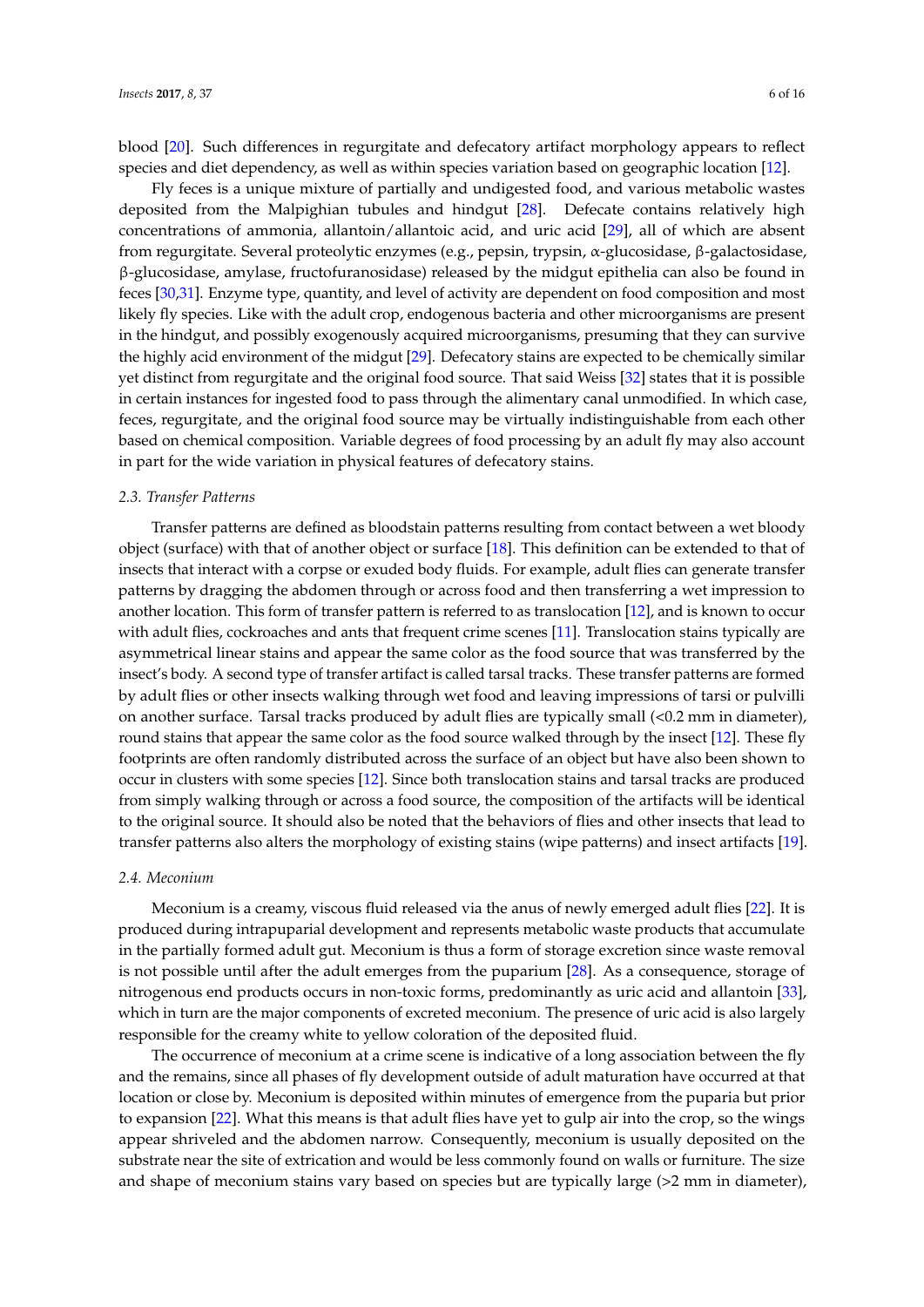round to asymmetrically round (ellipse or oval) stains that often have long tails. Like with defecatory stains, the tails result from the fly beginning to walk prior to completion of elimination, and thus point in the direction of fly movement.

#### *2.5. Larval Stains*

Necrophagous flies deposit unique forms of artifacts at crime scenes that are readily distinguishable from all other forms: eggs and larvae. Juvenile forms of Diptera are never referred to as contaminates or artifacts but they do potentially confound crime scene investigations in at least two ways: through consumption of physical evidence, including the corpse, and by modification of existing stains via transference or deposition of larval fluids. Larval stains generally would not be expected to be confused for human bloodstains or other body fluids, but the activity of maggots potentially can alter the physical appearance and/or chemical composition of existing stains. The latter obviously has the potential to compromise the utility of presumptive or confirmatory tests performed during an investigation. Here, the focus is on fluids derived from larvae since the chemical composition of each type is unique from human body fluids. Two types of larval-derived fluids will be considered, secretions from the oral opening and excretions released from the hindgut via the anus.

## 2.5.1. Secretions

Larvae from the families Calliphoridae and Sarcophagidae, and to a lesser extent Muscidae, feed on human remains and carrion in larval feeding aggregations or maggot masses [\[34\]](#page-13-11). For most species, the aggregations form during the late second to early third stage of larval development. Within the feeding masses, larvae release oral secretions on to the food substrate to promote extra-oral digestion [\[34\]](#page-13-11). The food substrate obviously can be human remains, body fluids or stains, and feces. Thus the potential exists for modification of trace evidence by larval secretions. The composition of the secretions is the key to this potential for alteration. Larval salivary glands produce amylase, invertase, proteases, and hydrolases [\[31\]](#page-13-8), with chymotrypsin functioning as the major orally secreted protease in larvae of *L. cuprina* [\[35\]](#page-13-12). Several other species, including *L. sericata*, *C. erythrocephala*, and *Sarconesiopsis magellanica*, release a cocktail of proteases (e.g., trypsin-like, chymotrypsin-like, leucine aminopeptidase, aspartyl proteinase, metalloproteinase, and carboxypeptidase A and B) in secretions that promote digestion of necrotic tissues and other food sources [\[36](#page-13-13)[–38\]](#page-13-14). Larvae of *L. sericata* also secrete collagenase, although the source of the enzyme may be the midgut rather than salivary glands [\[39\]](#page-13-15). Larval secretions also contain a range of antimicrobial compounds [\[40](#page-13-16)[–42\]](#page-13-17), however, only the peptides lucifensin and lucifensin II have been identified thus far [\[43](#page-13-18)[,44\]](#page-13-19).

Like with meconium, the presence of larval secretory stains suggests a long association with the corpse as only older (late 2nd or 3rd instars) larvae can survive any significant length of time off the remains before returning to feed [\[45,](#page-14-0)[46\]](#page-14-1). Such stains are also most likely to occur on non-porous surfaces like tile, wood, or vinyl floors since carpets and fabrics are potentially desiccating conditions to any age larva.

#### 2.5.2. Excretions

Larval feces are broadly comparable to the composition of adult defecate. In practical terms, this means larval feces contains partially and undigested food, various metabolic wastes, digestive enzymes, endogenous bacteria, and the remains of lysed or digested exogenously acquired bacteria [\[28,](#page-13-5)[47\]](#page-14-2). Larvae excrete high concentrations of ammonia, nonionic ammonia and allantoin throughout the feeding stages [\[29](#page-13-6)[,48\]](#page-14-3) and especially when purging the gut prior to pupariation [\[49](#page-14-4)[,50\]](#page-14-5). Other nitrogenous products (i.e., uric acid and allantoic acid) are present in feces but in lower concentrations [\[28](#page-13-5)[,33\]](#page-13-10). An array of digestive enzymes is released into the lumen of the midgut, including trypsin, chymotrypsin, pepsin, collagenase, lysozyme, β-galactosidase, α-glucosidase, fructofuranosidase, maltase, amylase, and lipases [\[31,](#page-13-8)[51](#page-14-6)[–53\]](#page-14-7), with the potential to pass out of the gut in feces. Indeed, excretions of *L. cuprina* contain several proteases, with chymotrypsin being the most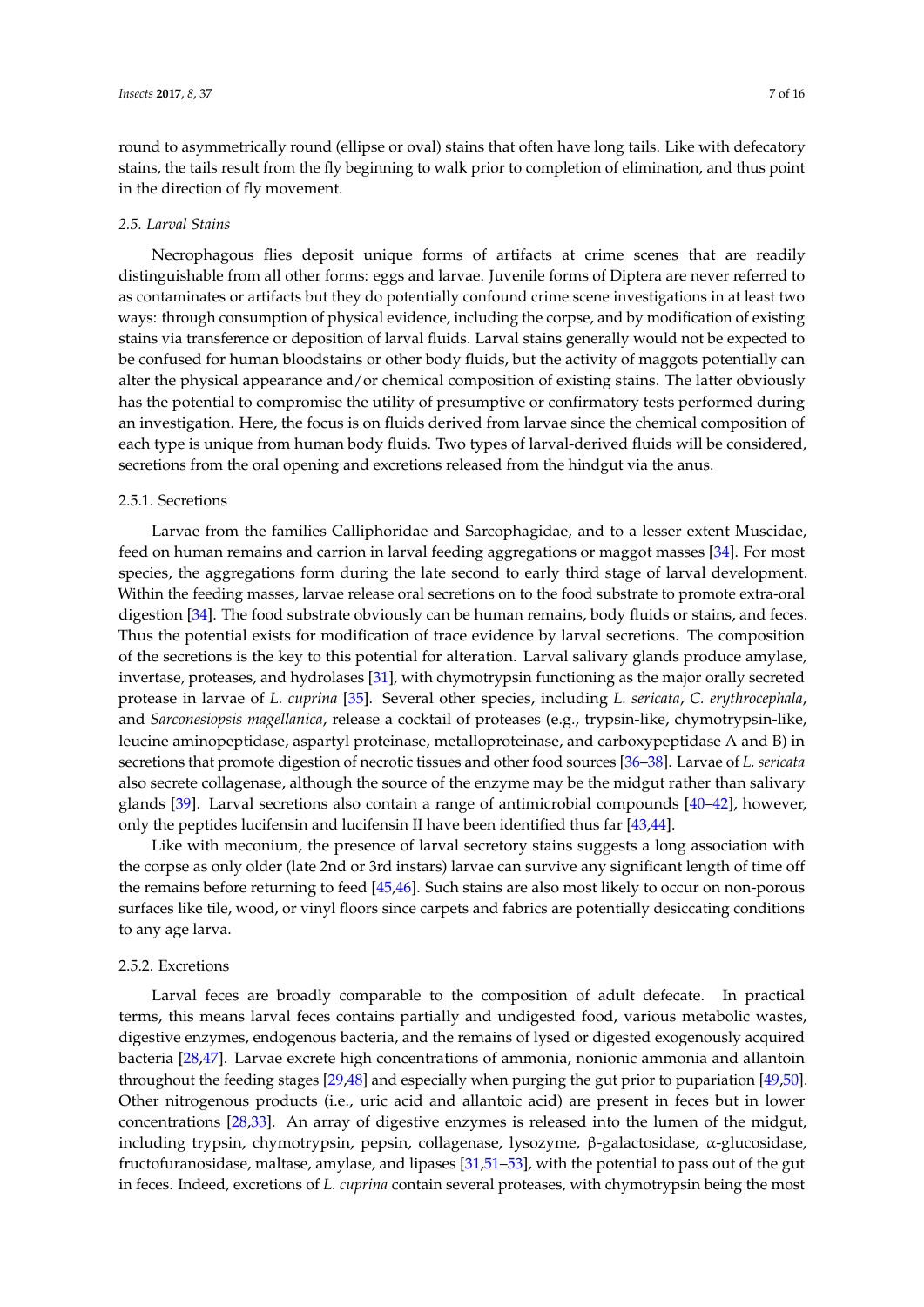abundant [\[35\]](#page-13-12). However, in larvae of *Musca domestica*, only 20% of the enzymes are released in excreta, as an endo-ectoperitrophic circulation in the midgut facilitates enzyme recovery before entering the hindgut [\[54\]](#page-14-8). Trypsin and amylase are the most prevalent hydrolases in excretions of *M. domestica* [\[54\]](#page-14-8), but neither are distinctive from human fluids based on enzymatic activity alone. Larval defecate is also comprised of a number of antimicrobial agents including small peptides (lucifensin and lucifensin II), urea, phenylacetic acid, phenylacetaldehyde, and calcium carbonate [\[42–](#page-13-17)[44\]](#page-13-19).

It is during the postfeeding stage of larval development in which most species will wander from the food to seek refuge to initiate pupariation [\[50\]](#page-14-5). Larvae will disperse from the food source and initiate random crawling, during which time the immatures will migrate through existing fluids or stains in their path. This behavior not only distorts stain morphology (wipe pattern) but also alters the chemical composition as transfer of fluids adhering to their body occurs, as does release of excreta from the anal opening. Larval trails are evident from human remains across non-porous surfaces, revealing the initial path of travel of the maggots.

## **3. Methods of Detection**

A variety of methods have been purported to permit some differentiation of fly artifacts from human bloodstains. While there is limited success with each technique, at present, no empirical methods exist for reliable distinction between insect-derived artifacts and body fluids. Langer and Illes [\[27\]](#page-13-4) reviewed the techniques available for identifying insect artifacts at crime scenes, as well as delineating the limitations of each method. Since no new developments in methodology have occurred since their review, we will not attempt to duplicate their efforts here. Instead, a brief description of each method will be presented to provide context for areas in need of new research. The methodology is grouped according to the categories proposed by Langer and Illes [\[27\]](#page-13-4): visual, contextual, and chemical methods of detection.

#### *3.1. Visual Methods*

Visual methods rely on comparative morphology and alternate light detection. The morphological features of fly artifacts, especially because they may be construed as irregular shaped by comparison to human bloodstains, are believed by some to be distinctive, and thus would not be confused by a trained expert in bloodstain pattern analysis with true bloodstains [\[19\]](#page-12-16). While this is undoubtedly true in some scenarios, many crime scene analysts do not have a background in forensic entomology to readily recognize fly artifacts [\[6\]](#page-12-3). Importantly, subjective analysis is not a satisfactory means for distinguishing fly artifacts from other forms of trace evidence for a number of reasons. For one, the morphology of regurgitate can be distinct from that of defecatory stains for some species [\[13](#page-12-10)[,19](#page-12-16)[,20\]](#page-12-17), but not others [\[10,](#page-12-7)[12,](#page-12-9)[17\]](#page-12-13). A semi-quantifiable method has been proposed as one means of visually identifying fecal stains [\[13\]](#page-12-10). The method depends on the ratio of the length of stain tail to the length of stain body, which if greater than one, supposedly excludes bloodstains. Thus, the method relies on a process of elimination of stain suspects to identity defecatory stains. One problem with this approach is that the ratios generated to evaluate this technique are from limited sample sizes at crime scenes and from laboratory tests that did not utilize blood as a food source for the flies, and only one species of fly was tested for validation [\[13\]](#page-12-10). However, the authors have reported using the technique many times since and remain convinced of its validity in recognizing potential defecatory stains [\[25\]](#page-13-2). A second concern is that for several species, tails are commonly absent from defecatory spots, yielding fecal and regurgitate stains that are indistinguishable from each other [\[10,](#page-12-7)[12,](#page-12-9)[17\]](#page-12-13). A third issue is that the underlying premise that a tail length to body ratio exceeding one excludes all forms of human bloodstains is not correct [\[55\]](#page-14-9). In reality, fly artifacts are highly variable in size, color, and morphology due to unique species behaviors, size of blood meal, and time taken to consume the meal, as well as being dependent on the physical surfaces on which they have been deposited [\[19\]](#page-12-16).

A second method of visual identification of fly artifacts involves the use of alternate light detection. The method has been used with only two species (*C. vicina* and *L. sericata*), in which expelled defecate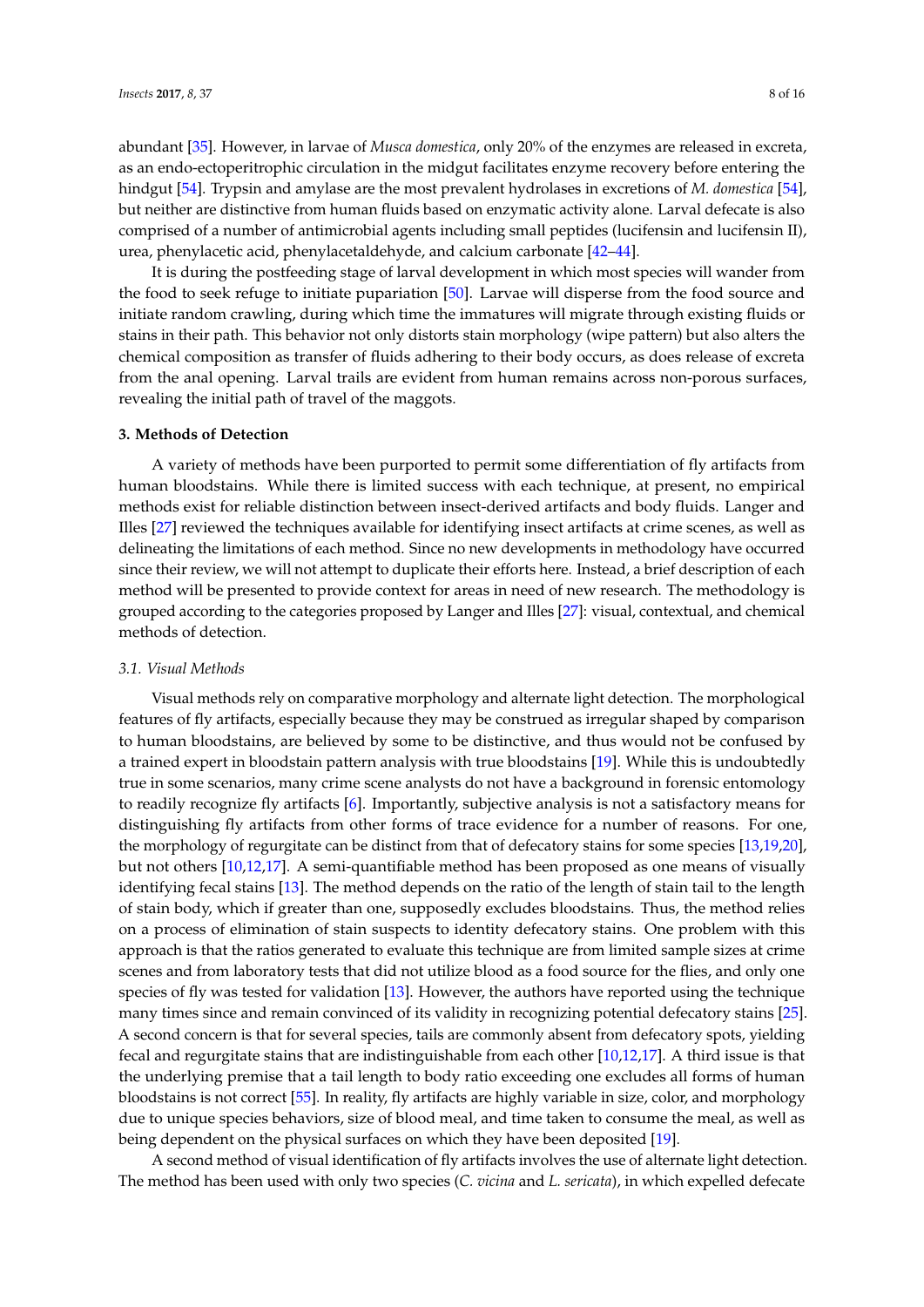could be visualized by alternate lighting at 465 nm with an orange contrast filter [\[9](#page-12-6)[,10\]](#page-12-7). The authors indicate that neither regurgitate or human blood fluoresced under the same conditions. However, this method is not entirely satisfactory since in the absence of tails and depending on fly species, regurgitate and defecatory stains can be very difficult to distinguish from each other based on morphology [\[6](#page-12-3)[,17\]](#page-12-13). The alternate light technique also does not make a distinction between other forms of body fluids that may be present at a crime scene, and there have been no reports as to whether the method is effective at detection of translocation stains or tarsal tracks. Also lacking is an understanding of the mechanisms that lead to fluorescence of defecatory but not regurgitate stains and human blood. Fujikawa et al. [\[10\]](#page-12-7) speculate that the presence of urea in defecate accounts for detection at 465 nm. This seems unlikely in that only trace amounts of urea are present in adult excreta [\[28](#page-13-5)[,33\]](#page-13-10), human blood contains small quantities of urea yet did not fluoresce [\[10\]](#page-12-7), and other body fluids that do not contain nitrogenous end products can be detected by the same technique [\[8\]](#page-12-5).

#### *3.2. Contextual Methods*

Contextual methods of fly artifact detection rely on visual analysis coupled with where the insect stains occur in relation to one another and with respect to human body fluid stains [\[27\]](#page-13-4). There are two ways to consider contextual analysis of suspect stains: one is to examine the stains based on physical location with respect to the crime scene or other stains, and the other is to compare the directionality of multiple stains located in close proximity. The former is relevant to stains being located in seemingly unusual or atypical circumstances by comparison to other trace evidence. For example, adult flies display positive phototaxis, so they are attracted to artificial and natural light sources. As a consequence, fly artifacts may be deposited on lampshades, light fixtures, windows, curtains, window shades, windows casings, and other objects in close proximity to the light sources [\[11\]](#page-12-8). The net effect can be that stains consistent (e.g., morphology and/or chemistry) with human blood are present in locations not consistent with other physical or trace evidence associated with a crime scene or pathology reports [\[27\]](#page-13-4). Necrophagous flies will also forage for other food sources, most prominently located in kitchen and food storage areas. Again, fly artifacts may be deposited in these locations, which would be especially suspicious if no other evidence is found in such areas. Despite the irregularity of locations, trained bloodstain analysts only can rely on subjective determination to include or exclude these stains in their analysis.

When multiple stains are present with some showing directionality not consistent with other stains, the possibility exists that insect artifacts are intermixed with human bloodstains [\[27\]](#page-13-4). An alternative explanation is that cast off patterns are present from multiple impacts or trauma events. In the latter scenario, multiple patterned bloodstains are recognizable to trained bloodstain analysts who could group the stains based on consistent directional patterns and angles of impact [\[56\]](#page-14-10). However, when insect artifacts are intermixed with castoff or impact bloodstains, the insect-derived stains can only be identified based on discretionary interpretation by individual analysts. Fly activity may be suspected based on the presence of stains with random directionality, round stains intermixed with bloodstains with tails that can be grouped based on consistent directionality, or by the occurrence of irregular shaped stains typical of translocation, defecatory stains with distinctive tails (i.e., sperm-shaped, tadpole shaped, tear-drop shaped) or dome shaped craters. Thus, visual analysis is used to detect irregular or atypical stains in relation to other stains or evidence found at the scene. At present, there is no means to confirm that suspected fly artifacts are in fact derived from necrophagous flies or other insects.

#### *3.3. Chemical Methods*

Chemical analyses in the form of presumptive and confirmatory tests provide the most definitive evidence that fly artifacts cannot be reliably distinguished from human bloodstains or other body fluids. This assertion is based on the idea that fly artifacts are the direct result of adult flies' interaction with a corpse and/or associated body fluids. The most obvious examples are regurgitate and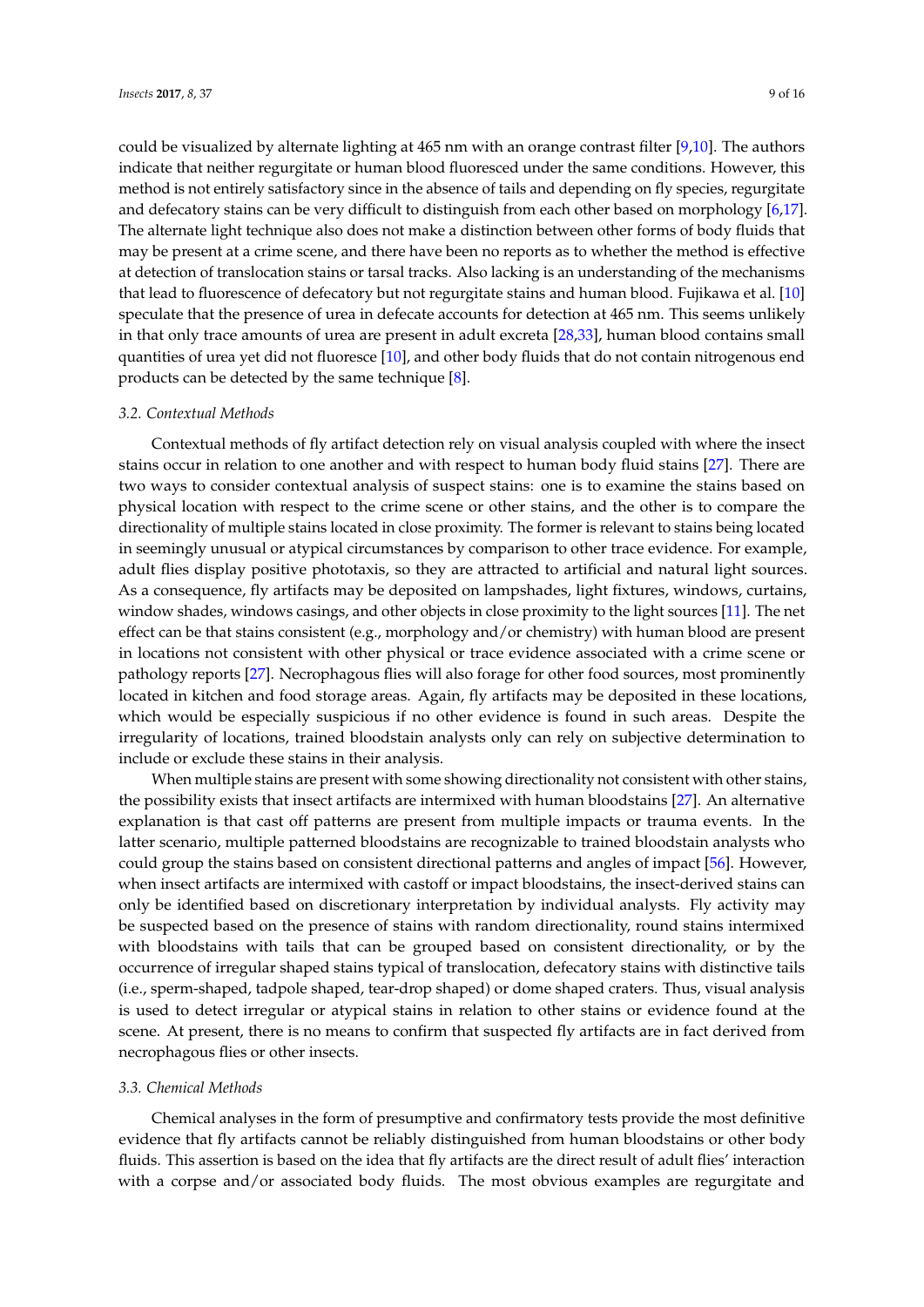defecatory stains produced after consumption of human blood. Presumptive chemical tests designed to detect animal blood will test positive for both fly artifacts and true human bloodstains [\[9,](#page-12-6)[10,](#page-12-7)[13\]](#page-12-10). This is true regardless of the type of presumptive blood test employed. That said Durdle et al. [\[15\]](#page-12-11) demonstrated that some differentiation could be made with presumptive tests used on artifacts (regurgitate and defecate) produced by adults of *L. cuprina* following feeding on human blood or semen if the stains were relatively fresh (3-days-old) but not if 2-weeks-old nor if flies consumed saliva. Confirmatory tests for semen and saliva demonstrated similar trends in that fresh but not older artifacts could be distinguished from the original food sources. Confirmatory tests designed for human blood do not permit distinction between fly artifacts and bloodstains, and DNA typing does not overcome this limitation since complete DNA profiles of the victim or offender have been obtained from regurgitate and defecatory stains [\[6,](#page-12-3)[16\]](#page-12-12). Despite some limited differentiation using chemical analysis, Durdle et al. [\[15\]](#page-12-11) concluded that presumptive and confirmatory testing could not be used reliably to detect fly artifacts. However, in combination with visual analysis, the utility of chemical analysis may potentially improve.

Translocation and tarsal tracks have not been tested by chemical analysis, but based on the mechanism of production, should not be distinctive from the original food source. Necrophagous flies generally do not consume saliva and semen found at crime scenes, and even when they are fed upon, the resulting artifacts are often difficult to visualize [\[6\]](#page-12-3). The latter poses a potential serious problem since fly artifacts derived from such fluids contain human DNA and thus are a source of extraneous DNA whose origin would be unknown since detection of the stain is limited.

#### **4. New Research**

The inability to consistently and reliably distinguish insect artifacts from human bloodstains and other body fluids represents the biggest issue with respect to entomological contaminants at crime scenes. There has been modest success with a few methods designed for visual, contextual, or chemical analysis of fly artifacts, but none are satisfactory based on several limitations. The deficiencies include a lack of reliability, no single technique is suitable for all fly species, none make a distinction from other forms of body fluids that may also be present at crime scenes, all are presumptive not confirmatory tests, assessment of artifact morphology is dependent on a very small pool of forensic experts, and very few forensically important species known worldwide have been examined by the reported methods for discerning fly artifacts from human bloodstains and other bodily fluids. The latter makes it very difficult to come to any consensus on the typical classification of fly artifacts or accurate methods of detection. Durdle et al. [\[19\]](#page-12-16) suggested that the use of two methods in conjunction with one another (i.e., presumptive blood testing coupled with visual analysis) may improve the precision in distinguishing fly artifacts from human bloodstains. Nonetheless, the techniques alone or in combination still should be viewed as inconsistent and non-quantifiable, especially in terms of the visual analysis component. A lack of diagnostic tests for the identification of insect artifacts at a crime scene means that only subjective interpretation is currently used to distinguish fly evidence from bloodstains. The take home message is that at present, insufficient data and methodology are available to make consistently reliable and quantifiable distinctions between insect artifacts and stains from human body fluids. This obviously means that new research is needed to overcome the stated deficiencies and develop new methods for detection of fly artifacts.

#### *4.1. Chemical Analysis Based on Composition of Fly Fluids*

The majority of presumptive and chemical tests available for forensic serological analysis at crime scenes relies on chemical testing. In the context of human body fluid stains, discernment is based on unique chemical properties of each type of fluid that minimally leads to broad classification. Confirmatory tests, especially in the cases of human blood, semen, and saliva, depend on immunoassays employing polyclonal or monoclonal antibodies that recognize unique human-specific antigens [\[57\]](#page-14-11). In this respect, very little research has been done to analyze the chemical composition of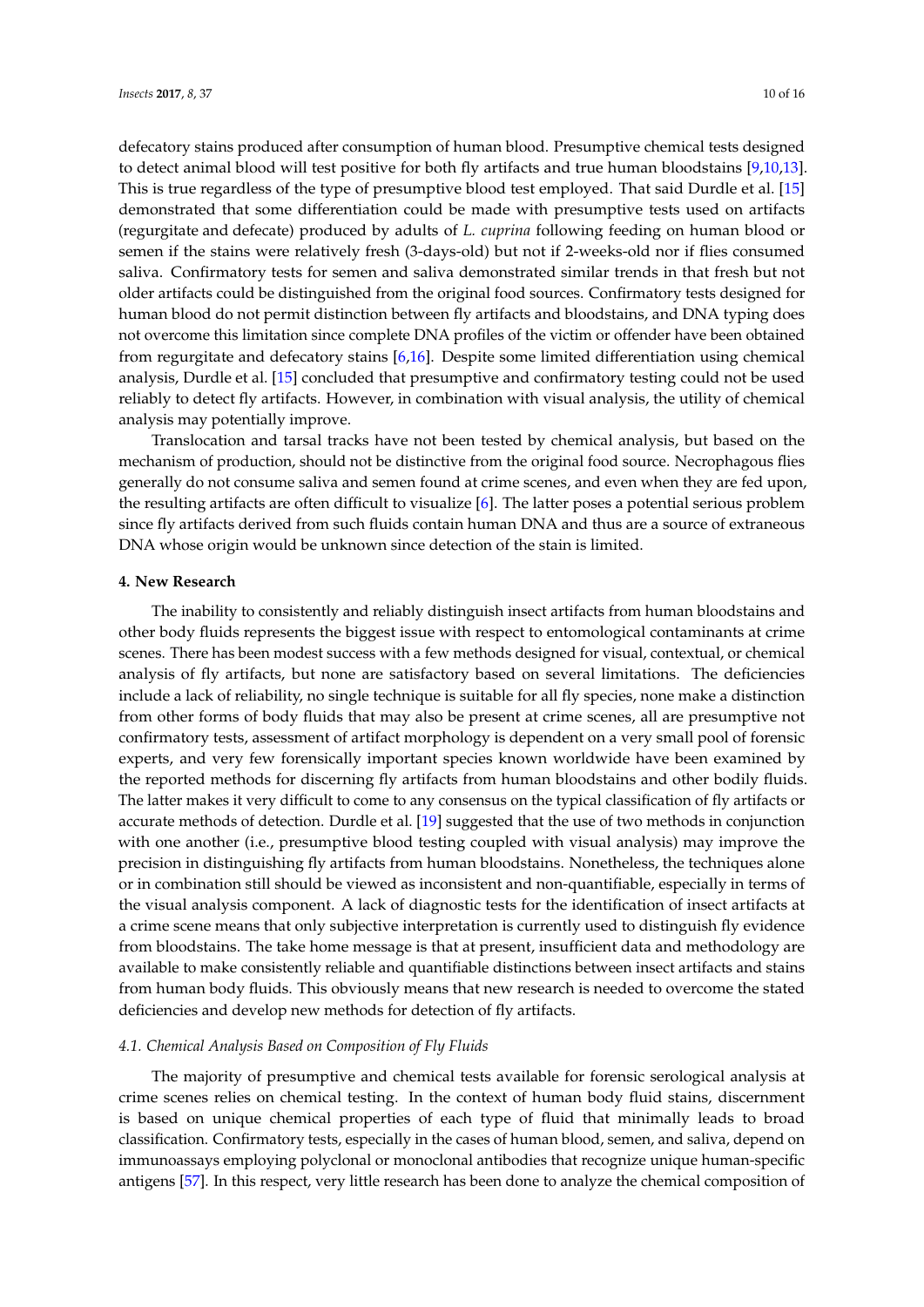fly artifacts, aside from DNA analysis for the purpose of identifying the source of blood, or inferences made based on the results of presumptive blood tests [\[6,](#page-12-3)[9,](#page-12-6)[10,](#page-12-7)[13\]](#page-12-10). Rivers et al. [\[26\]](#page-13-3) demonstrated that regurgitate stains deposited by *P. terraenovae* possess at least three (trypsin-like, chymotrypsin-like, and pepsin-like) digestive enzymes that were also found in the crop of the adult fly, independent of the food source. These observations point to further research into the potential of fly digestive enzymes as the bases for new chemical methods of detection of insect artifacts. Most likely presumptive tests in the form of enzymatic assays would not be sufficient to distinguish artifacts from human body fluids, as many fly enzymes overlap in substrate specificity with vertebrate enzymes [\[31\]](#page-13-8). However, in several instances, though enzyme functionality is similar to vertebrate counterparts, enzyme structure is substantially different [\[58](#page-14-12)[–60\]](#page-14-13). This is especially true for the various forms of trypsin (i.e., earlier, late) that are produced in the midgut of several Diptera [\[61\]](#page-14-14). Consequently, fly digestive enzymes, potentially from all feeding stages that interact with human remains and body fluids, could be used as antigens for the development of immunological tools used in confirmatory tests. Similarly, the small antimicrobial peptides lucifensin and lucifensin II are potential candidates for antibody development to use in immunoassays that recognize larval stains or distortions of existing human body fluid stains caused by maggot activity. Further research is needed to determine if adult labellar glands synthesize these peptides as well, and if so, this would greatly increase the utility of the peptides in development of immunological diagnostic tools.

Two potential limitations of any of the described potential antigens are that (1) they likely would not be able to distinguish regurgitate from defecatory stains; and (2) would also not recognize translocation and tarsal tracks as being separate stains from the original source, meaning human body fluids. In terms of the former, this should be viewed as a minor weakness since the primary need is to differentiate fly artifacts from human bloodstains in a reliable and quantifiable manner. Much less information is derived from knowing precisely what type of fly artifact is present.

The composition of defecatory stain offers insight into the possible development of new presumptive and confirmatory tests to detect fly fecal stains. Uric acid and allantoin are present in the excreta of adult and larval flies, although the concentration varies based on developmental stage [\[28,](#page-13-5)[33\]](#page-13-10). In the absence of hyperuricemia condition, human blood contains only trace amounts of uric acid, and humans are incapable of naturally synthesizing allantoin [\[62,](#page-14-15)[63\]](#page-14-16). Thus, like occurs with acid phosphatase in presumptive testing of human semen [\[64\]](#page-14-17), concentration (high levels) differences of uric acid in irregular shaped 'bloodstains' may be indicative of defecatory stains. Similarly, allantoin detection through enzymatic assays [\[65\]](#page-14-18) could potentially be developed into a confirmatory test for fly defecate.

## *4.2. Molecular Methods*

The development of molecular methods for identifying fly artifacts would allow for more conclusive determination of artifacts than most current methods. Design of these methods will likely depend on identification of DNA sequences present in the artifacts, rather than RNA or protein as these macromolecules are more difficult to detect in extremely small quantities and require additional manipulation before analysis. Since human blood stains, as well as fly regurgitate and defecatory stains could all have human DNA present, distinguishing between these types of artifacts at a crime scene would benefit from being able to identify insect DNA within artifacts. Fly gut epithelial cells are routinely shed over the lifespan of the organism leading to frequent intestinal regeneration [\[66,](#page-14-19)[67\]](#page-14-20). While much of this research comes from the study of *Drosophila melanogaster* [\[68](#page-14-21)[–70\]](#page-15-0), there is a high likelihood that this developmental process occurs with many species of necrophagous Diptera. Research into the existence of epithelial cells shed from the gut in either regurgitate or excrement, could determine the presence of insect DNA in these artifacts. Identification of this insect DNA could be performed by looking for high copy number DNA sequences within the fly genome following genomic sequencing. The use of high copy number sequences, such as ribosomal genes and transposons, to make an organism determination would result in detection that is more feasible given the low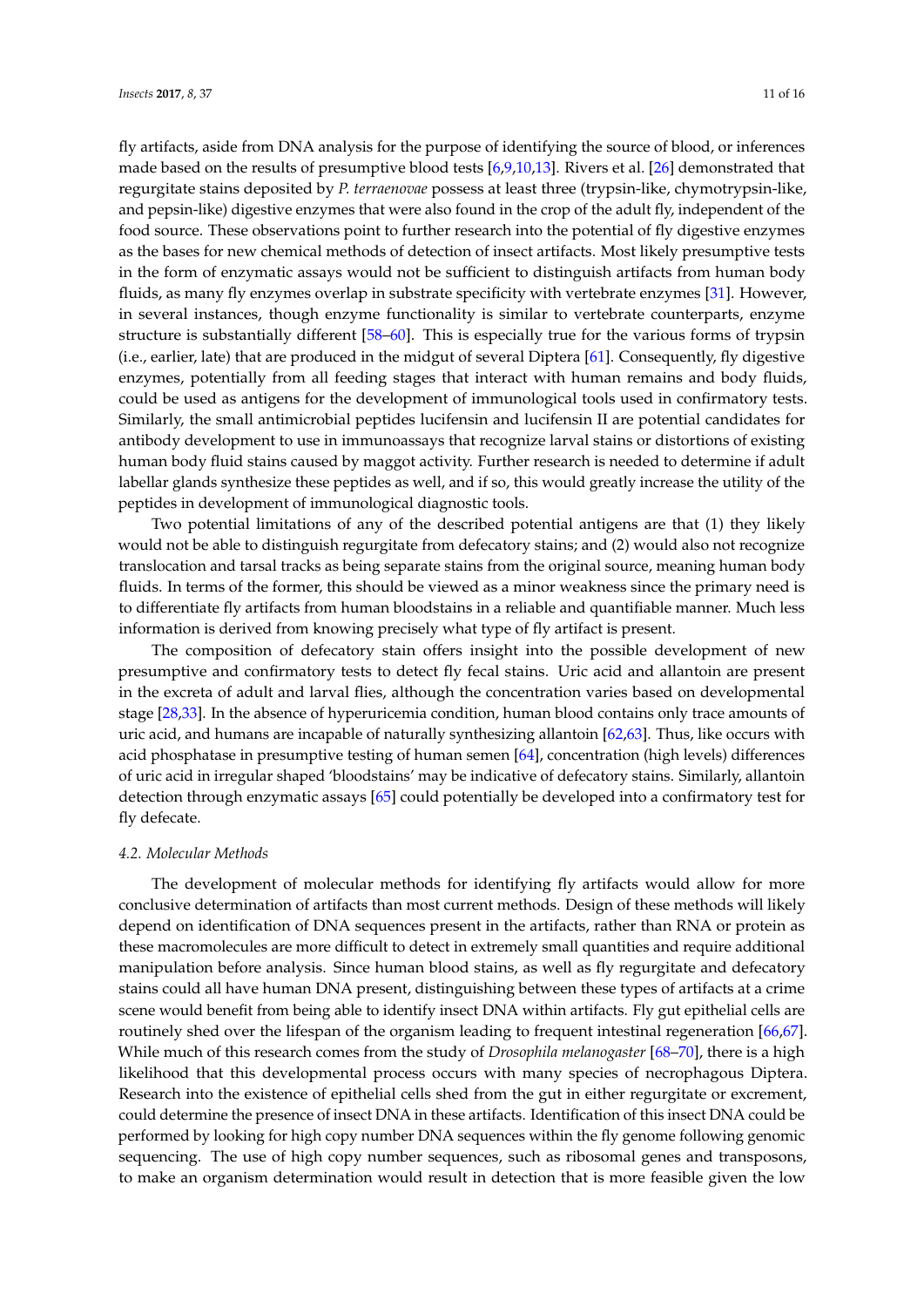number of cells likely present in an individual fly artifact. Additionally, quantitative polymerase chain reaction (qPCR) could be used to amplify insect DNA from artifacts as a means for organism detection. The use of degenerative primers for qPCR would allow for an assay in which the specific fly species does not need to be known prior to assay initiation, making the assay easy to use and less costly than trying primers for each specific fly species in an attempt to determine which flies were present.

#### *4.3. Fly Microbiome*

The endogenous microbiome of necrophagous flies is an attractive area of study to differentiate fly artifacts from human bloodstains. Investigation into the microbial flora of insects commonly found at crime scenes may lead to a catalog of microbes that could be identified within fly artifacts, and presumably absent from human bloodstains and other bodily fluids, at least at the time of death. Detection could be accomplished using DNA extraction followed by bacterial 16S rDNA tag encoded FLX-titanium amplicon pyrosequencing (bTEFAP), generating short DNA sequence reads [\[71,](#page-15-1)[72\]](#page-15-2). These DNA sequences could then be classified by bacteria taxonomy based on sequence. Analysis of the normal microbiome of two calliphorids, *L. sericata* and *L. cuprina*, has been undertaken for various life stages [\[72\]](#page-15-2). The feasibility of obtaining enough microbial DNA from fly artifacts for analysis will need to be studied, but identification of even a low number of microbial sequences from adult flies common to a crime scene location may be enough to distinguish the spot from human bloodstains. With this type of analysis, the microbiome likely will change with timing of colonization and developmental stage for both for the fly and microbes. The anticipated result is deposition of endogenous fly microbes as well as microbes newly ingested from a decaying corpse in fly artifacts [\[73\]](#page-15-3).

## **5. Conclusions**

Necrophagous Diptera that colonize a corpse, carrion, or an animal or person with open wounds may confound crime scenes by altering body fluid stains. Both adults and larvae have the potential to distort existing body fluid stains or depositing contaminants in the form of artifacts that are morphologically similar in size, color and shape to human body fluids. Adult flies deposit regurgitate and defecatory stains released from opposing ends of the digestive tract. Meconium is released almost immediately upon emergence from puparia, but is typically restricted to locations near the site of extrication. Transfer patterns are produced as either translocation (from dragging body parts) or tarsal tracks, which are literally fly footprints. By contrast, crawling larvae can distort existing stains as well as yield transfer patterns. Additional larval artifacts can be derived from the alimentary canal in the form of secretions or excretions. At present, fly artifact are detected based on morphological and contextual criteria, which are not consistently reliable in distinguishing insect stains from human body fluids. New research should focus on the development of diagnostic tools for distinguishing fly artifacts from human body stains based on the chemical composition of fly contaminants. This idea is based on the premise that each type of fly-derived fluid contains chemical constituents unique to the condition that produced them.

**Acknowledgments:** A portion of the research discussed in the review was supported in part by a Lucas Grant from the Forensic Sciences Foundation, Inc. and a senior sabbatical award from Loyola University Maryland (David Rivers).

**Conflicts of Interest:** The authors declare no conflict of interest.

#### **References**

- <span id="page-11-0"></span>1. Rivers, D.B.; Dahlem, G.A. *The Science of Forensic Entomology*; Wiley-Blackwell: West Sussex, UK, 2014.
- <span id="page-11-1"></span>2. Villet, M.H.; Richards, C.S.; Midgley, J.M. Contemporary precision, bias and accuracy of minimum post-mortem intervals estimated using development of carrion-feeding insects. In *Current Concepts in Forensic Entomology*; Amendt, J., Campobasso, C.P., Goff, M.L., Grassberger, M., Eds.; Springer: Dordrecht, The Netherlands, 2010; pp. 109–137.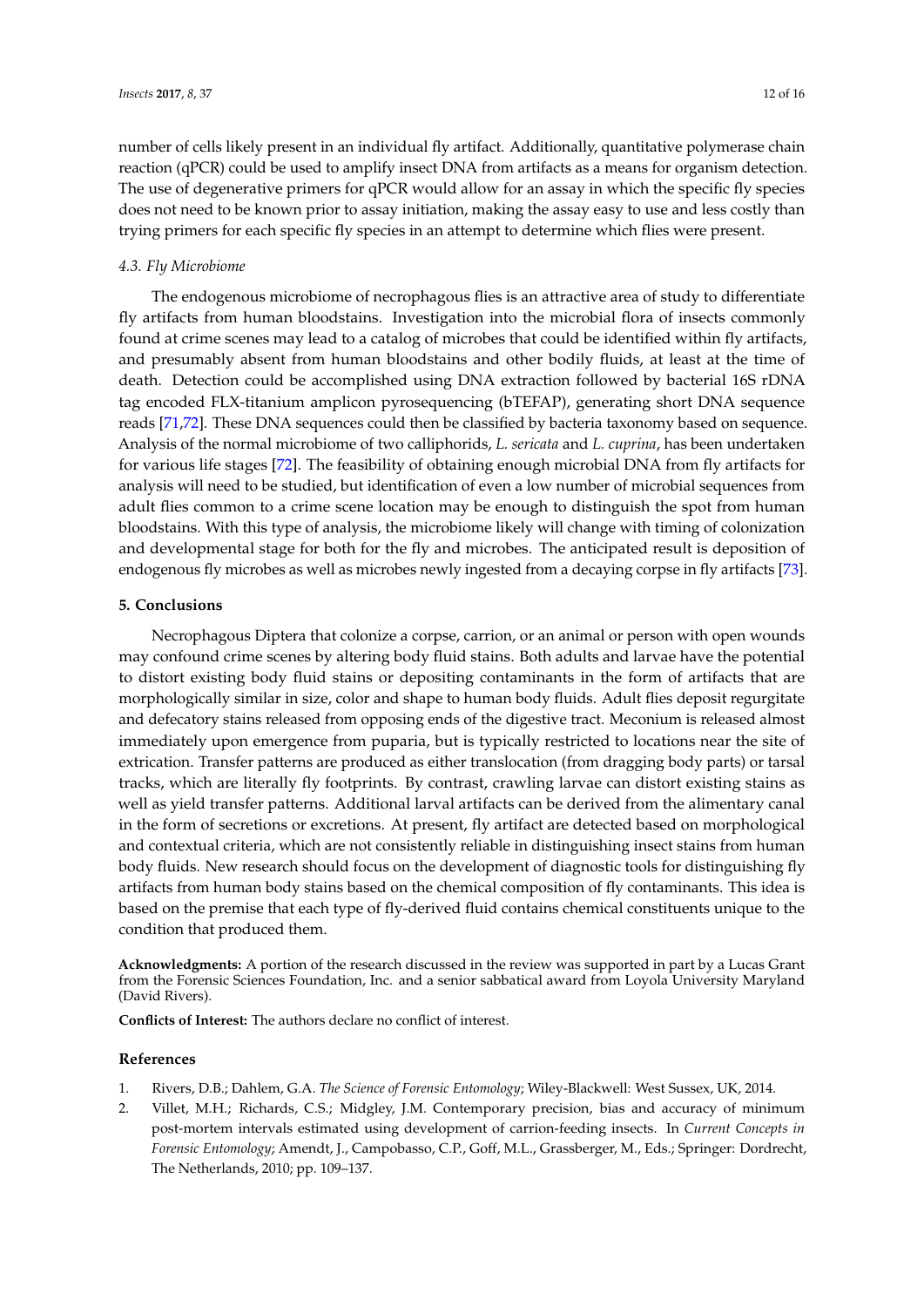- <span id="page-12-0"></span>3. Byrd, J.H.; Castner, J.L. (Eds.) *Forensic Entomology: The Utility of Arthropods in Legal Investigations*, 2nd ed.; CRC Press: Boca Raton, FL, USA, 2010.
- <span id="page-12-1"></span>4. Anderson, G.S. Factors that influence insect succession on carrion. In *Forensic Entomology: The Utility of Using Arthropods in Legal Investigations*, 2nd ed.; Byrd, J.H., Castner, J.L., Eds.; CRC Press: Boca Raton, FL, USA, 2010; pp. 201–250.
- <span id="page-12-2"></span>5. Goff, M.L.; Lord, W.D. Insect as toxicological indicator and the impact of drugs and toxin on insect development. In *Forensic Entomology: The Utility of Using Arthropods in Legal Investigations*, 2nd ed.; Byrd, J.H., Castner, J.L., Eds.; CRC Press: Boca Raton, FL, USA, 2010; pp. 427–434.
- <span id="page-12-3"></span>6. Kulstein, G.; Amendt, J.; Zehner, R. Blow fly artifacts from blood and putrefaction fluid on various surfaces: A source for forensic STR typing. *Entomol. Exp. Appl.* **2015**, *157*, 255–262. [\[CrossRef\]](http://dx.doi.org/10.1111/eea.12365)
- <span id="page-12-4"></span>7. LaGoo, L.; Schaeffer, L.S.; Szymanski, D.W.; Smith, R.W. Detection of gunshot residue in blowfly larvae and decomposing porcine tissue using inductively coupled plasma mass spectrometry (ICP-MS). *J. Forensic Sci.* **2010**, *55*, 624–632. [\[CrossRef\]](http://dx.doi.org/10.1111/j.1556-4029.2010.01327.x) [\[PubMed\]](http://www.ncbi.nlm.nih.gov/pubmed/20202063)
- <span id="page-12-5"></span>8. James, S.H.; Nordby, J.J.; Bell, S. (Eds.) *Forensic Science: An Introduction to Scientific and Investigative Techniques*, 4th ed.; CRC Press: Boca Raton, FL, USA, 2014.
- <span id="page-12-6"></span>9. Fujikawa, A.; Barksdale, L.; Carter, D.O. *Calliphora vicina* (Diptera: Calliphoridae) and their ability to alter the morphology and presumptive chemistry of bloodstain patterns. *J. Forensic Ident.* **2009**, *59*, 502–512.
- <span id="page-12-7"></span>10. Fujikawa, A.; Barskdale, L.; Higley, L.G.; Carter, D.O. Changes in the morphology and presumptive chemistry of impact and pooled bloodstain patterns by *Lucilia sericata* (Meigen) (Diptera: Calliphoridae). *J. Forensic Sci.* **2011**, *56*, 1315–1318. [\[CrossRef\]](http://dx.doi.org/10.1111/j.1556-4029.2011.01800.x) [\[PubMed\]](http://www.ncbi.nlm.nih.gov/pubmed/21554312)
- <span id="page-12-8"></span>11. Parker, M.A.; Benecke, M.; Byrd, J.H.; Hawkes, R.; Brown, R. Entomological alteration of bloodstain evidence. In *Forensic Entomology: The Utility of Using Arthropods in Legal Investigations*, 2nd ed.; Byrd, J.H., Castner, J.L., Eds.; CRC Press: Boca Raton, FL, USA, 2010; pp. 539–580.
- <span id="page-12-9"></span>12. Rivers, D.B.; McGregor, A. Morphological features of regurgitate and defecatory stains deposited by five species of necrophagous flies are influenced by adult diets and body size. *J. Forensic Sci.* **2017**, in press. [\[CrossRef\]](http://dx.doi.org/10.1111/1556-4029.13459) [\[PubMed\]](http://www.ncbi.nlm.nih.gov/pubmed/28230912)
- <span id="page-12-10"></span>13. Benecke, M.; Barksdale, L. Distinction of bloodstain patterns from fly artifacts. *Forensic Sci. Int.* **2003**, *137*, 152–159. [\[CrossRef\]](http://dx.doi.org/10.1016/j.forsciint.2003.07.012) [\[PubMed\]](http://www.ncbi.nlm.nih.gov/pubmed/14609651)
- <span id="page-12-15"></span>14. Durdle, A.; Mitchell, R.J.; van Oorschot, R.A.H. The human DNA content in artifacts deposited by the blowfly *Lucilia cuprina* fed human blood, semen, and saliva. *Forensic Sci. Int.* **2013**, *233*, 212–219. [\[CrossRef\]](http://dx.doi.org/10.1016/j.forsciint.2013.09.015) [\[PubMed\]](http://www.ncbi.nlm.nih.gov/pubmed/24314522)
- <span id="page-12-11"></span>15. Durdle, A.; Mitchell, R.J.; van Oorschot, R.A.H. The use of forensic tests to distinguish blowfly artifacts from human blood, semen, and saliva. *J. Forensic Sci.* **2015**, *60*, 468–470. [\[CrossRef\]](http://dx.doi.org/10.1111/1556-4029.12663) [\[PubMed\]](http://www.ncbi.nlm.nih.gov/pubmed/25407611)
- <span id="page-12-12"></span>16. Durdle, A.; Mitchell, R.J.; van Oorschot, R.A.H. The change in human DNA content over time in the artefacts of the blowfly *Lucilia cuprina* (Meigen) (Diptera: Calliphoridae). *Forensic Sci. Int.* **2011**, *3*, e289–e290. [\[CrossRef\]](http://dx.doi.org/10.1016/j.fsigss.2011.09.007)
- <span id="page-12-13"></span>17. Striman, B.; Fujikawa, A.; Barksdale, L.; Carter, D.O. Alteration of expirated bloodstain patterns by *Calliphora vicina* and *Lucilia sericata* (Diptera: Calliphoridae) through ingestion and deposition of artifacts. *J. Forensic Sci.* **2011**, *53*, S123–S127. [\[CrossRef\]](http://dx.doi.org/10.1111/j.1556-4029.2010.01575.x) [\[PubMed\]](http://www.ncbi.nlm.nih.gov/pubmed/21039518)
- <span id="page-12-14"></span>18. Scientific Working Group on Bloodstain Pattern Analysis (SWGSTAIN). Recommended Terminology; I.A.B.P.A. Newsletter: 2008. Available online: [http://iabpa.org/uploads/files/iabpa%20publications/](http://iabpa.org/uploads/files/iabpa%20publications/June%202008%20News.pdf) [June%202008%20News.pdf](http://iabpa.org/uploads/files/iabpa%20publications/June%202008%20News.pdf) (accessed on 10 February 2017).
- <span id="page-12-16"></span>19. Durdle, A.; van Oorschot, R.A.H.; Mitchell, R.J. The morphology of fecal and regurgitation artifacts deposited by the blow fly *Lucilia cuprina* fed a diet of human blood. *J. Forensic Sci.* **2013**, *58*, 897–903. [\[CrossRef\]](http://dx.doi.org/10.1111/1556-4029.12145) [\[PubMed\]](http://www.ncbi.nlm.nih.gov/pubmed/23551179)
- <span id="page-12-17"></span>20. Zuhu, R.M.; Supriyani, M.; Omar, B. Fly artifact documentation of *Chrysomya megacephala* (Fabricius) (Diptera: Calliphoridae)—A forensically important blowfly species in Malaysia. *Trop. Biomed.* **2008**, *25*, 17–22.
- <span id="page-12-18"></span>21. Stoffolano, J.G.; Haselton, A.T. The adult dipteran crop: A unique and overlooked organ. *Annu. Rev. Entomol.* **2013**, *58*, 205–225. [\[CrossRef\]](http://dx.doi.org/10.1146/annurev-ento-120811-153653) [\[PubMed\]](http://www.ncbi.nlm.nih.gov/pubmed/23317042)
- <span id="page-12-19"></span>22. Greenberg, B.; Zunich, J.C. *Entomology and the Law*; Cambridge University Press: Cambridge, UK, 2002.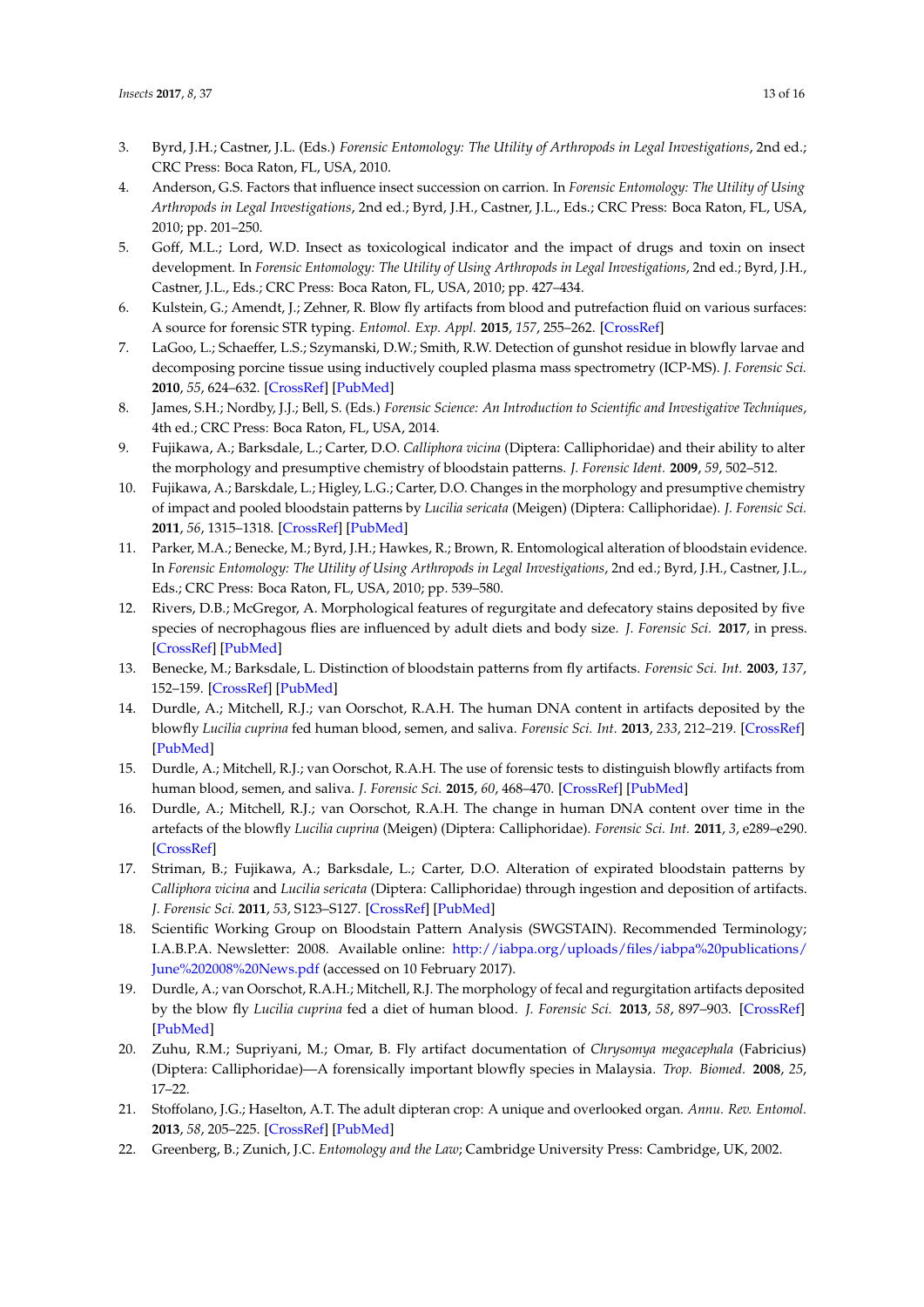- <span id="page-13-0"></span>23. Stoffolano, J.G.; Acaron, A.; Conway, M. "Bubbling" or droplet regurgitation in both sexes of adult *Phormia regina* (Diptera: Calliphoridae) fed various concentrations of sugar and protein solutions. *Ann. Entomol. Soc. Am.* **2008**, *101*, 964–970. [\[CrossRef\]](http://dx.doi.org/10.1603/0013-8746(2008)101[964:BODRIB]2.0.CO;2)
- <span id="page-13-1"></span>24. James, S.H.; Sutton, T.P. Medium- and high-velocity impact blood spatter. In *Interpretation of Bloodstain Evidence at Crime Scenes*, 2nd ed.; James, S.H., Eckert, W.G., Eds.; CRC Press: Boca Raton, FL, USA, 1998; pp. 59–83.
- <span id="page-13-2"></span>25. Benecke, M.; Barksdale, L. In response to: "Commentary on: Mark Benecke and Larry Barksdale, Distinction of bloodstain patterns from fly artifacts: Forensic Science International 137 (2003) 152–159" [Forensic Sci. Int. 149 (2/3) (2005) 293–294]. *Forensic Sci. Int.* **2007**. [\[CrossRef\]](http://dx.doi.org/10.1016/j.forsciint.2006.07.008) [\[PubMed\]](http://www.ncbi.nlm.nih.gov/pubmed/16952429)
- <span id="page-13-3"></span>26. Rivers, D.B.; Acca, G.; Fink, M.; Brogan, R.; Schoeffield, A. Spatial characterization of proteolytic enzyme activity in the foregut region of the adult necrophagous fly, *Protophormia terraenovae*. *J. Insect Physiol.* **2014**, *67*, 45–55. [\[CrossRef\]](http://dx.doi.org/10.1016/j.jinsphys.2014.06.006) [\[PubMed\]](http://www.ncbi.nlm.nih.gov/pubmed/24968146)
- <span id="page-13-4"></span>27. Langer, S.V.; Illes, M. Confounding factors of fly artefacts in bloodstain pattern analysis. *Can. Soc. Forensic Sci. J.* **2015**. [\[CrossRef\]](http://dx.doi.org/10.1080/00085030.2015.1083306)
- <span id="page-13-5"></span>28. Chapman, R.F. *The Insects: Structure and Function*, 4th ed.; Cambridge University Press: Cambridge, UK, 1998.
- <span id="page-13-6"></span>29. Wigglesworth, V.B. *The Principles of Insect Physiology*, 7th ed.; Chapman and Hall: London, UK, 1982.
- <span id="page-13-7"></span>30. Evans, W.A.L. Studies on the digestive enzymes of the blowfly *Calliphora erythrocephala*: I. The carbohydrates. *Exp. Parasitol.* **1956**, *5*, 191–206. [\[CrossRef\]](http://dx.doi.org/10.1016/0014-4894(56)90014-5)
- <span id="page-13-8"></span>31. Terra, W.R.; Ferreira, C. Insect digestive enzymes: Properties, compartmentalization and function. *Comp. Biochem. Physiol. B* **1994**, *109*, 1–62. [\[CrossRef\]](http://dx.doi.org/10.1016/0305-0491(94)90141-4)
- <span id="page-13-9"></span>32. Weiss, M.R. Defecation behavior and ecology of insects. *Annu. Rev. Entomol.* **2006**, *51*, 635–661. [\[CrossRef\]](http://dx.doi.org/10.1146/annurev.ento.49.061802.123212) [\[PubMed\]](http://www.ncbi.nlm.nih.gov/pubmed/16332226)
- <span id="page-13-10"></span>33. O'Donnell, M.J.; Maddrell, S.H.P.; Gardiner, B.O.C. Transport of uric acid by the Malpighian tubules of *Rhodnius prolixus* and other insects. *J. Exp. Biol.* **1983**, *103*, 169–184.
- <span id="page-13-11"></span>34. Rivers, D.B.; Thompson, C.; Brogan, R. Physiological trade-offs of forming maggot masses by necrophagous flies on vertebrate carrion. *Bull. Entomol. Res.* **2011**, *101*, 599–611. [\[CrossRef\]](http://dx.doi.org/10.1017/S0007485311000241) [\[PubMed\]](http://www.ncbi.nlm.nih.gov/pubmed/21729395)
- <span id="page-13-12"></span>35. Casu, R.E.; Eisemann, C.H.; Vuocolo, T.; Tellam, R.L. The major excretory/secretory protease from *Lucilia cuprina* larvae is also a gut digestive protease. *Int. Parasitol.* **1996**, *26*, 623–628. [\[CrossRef\]](http://dx.doi.org/10.1016/0020-7519(96)00035-5)
- <span id="page-13-13"></span>36. Vistnes, L.M.; Lee, R.; Ksander, G.A. Proteolytic activity of blowfly larvae secretions in experimental burns. *Surgery* **1981**, *90*, 835–841. [\[PubMed\]](http://www.ncbi.nlm.nih.gov/pubmed/7029766)
- 37. Chambers, L.; Woodrow, S.; Brown, A.P.; Harris, P.D.; Philips, D.; Hall, M.; Church, J.C.T.; Pritichard, D.I. Degradation of extracellular matrix components by defined proteinases from the greenbottle larvae *Lucilia sericata* used for the clinical debridement of non-healing wounds. *Br. J. Dermatol.* **2003**, *148*, 14–23. [\[CrossRef\]](http://dx.doi.org/10.1046/j.1365-2133.2003.04935.x)
- <span id="page-13-14"></span>38. Pinilla, Y.T.; Moreno-Perez, D.A.; Patarroyo, M.A.; Bello, F.J. Proteolytic activity regarding *Sarconesiopsis magellanica* (Diptera: Calliphoridae) larval excretions and secretions. *Acta Trop.* **2013**, *128*, 686–691. [\[CrossRef\]](http://dx.doi.org/10.1016/j.actatropica.2013.09.020) [\[PubMed\]](http://www.ncbi.nlm.nih.gov/pubmed/24076089)
- <span id="page-13-15"></span>39. Ziffren, S.E.; Heist, H.E.; May, S.C.; Womack, N.A. The secretion of collagenase by maggots and its implication. *Ann. Surg.* **1953**, *138*, 932–934. [\[CrossRef\]](http://dx.doi.org/10.1097/00000658-195312000-00023) [\[PubMed\]](http://www.ncbi.nlm.nih.gov/pubmed/13105247)
- <span id="page-13-16"></span>40. Kerridge, A.; Lappin-Scott, H.; Stevens, J.R. Antibacterial properties of larval secretions of the blowfly, *Lucilia sericata*. *Med. Vet. Entomol.* **2005**, *19*, 333–337. [\[CrossRef\]](http://dx.doi.org/10.1111/j.1365-2915.2005.00577.x) [\[PubMed\]](http://www.ncbi.nlm.nih.gov/pubmed/16134984)
- 41. Bexfield, A.; Nigam, Y.; Thomas, S.; Ratcliffe, N.A. Detection and partial characterisation of two antibacterial factors from the excretions/secretions of the medicinal maggot *Lucilia sericata* and their activity against methicillin-resistant *Staphylococcus aureus* (MRSA). *Microbes Infect.* **2004**, *6*, 1297–1304. [\[CrossRef\]](http://dx.doi.org/10.1016/j.micinf.2004.08.011) [\[PubMed\]](http://www.ncbi.nlm.nih.gov/pubmed/15555536)
- <span id="page-13-17"></span>42. Poppel, A.-K.; Vogel, H.; Wiesner, J.; Vilcinskas, A. Antimicrobial peptides expressed in medicinal maggots of the blow fly *Lucilia sericata* show combinatorial activity against bacteria. *Antimicrob. Agents Chemother.* **2015**, *59*, 2508–2514. [\[CrossRef\]](http://dx.doi.org/10.1128/AAC.05180-14) [\[PubMed\]](http://www.ncbi.nlm.nih.gov/pubmed/25666157)
- <span id="page-13-18"></span>43. Čeřovský, V.; Žďárek, J.; Fučík, V.; Monincová, L.; Voburka, Z.; Bém, R. Lucifensin, the long-sought antimicrobial factor of medicinal maggots of the blowfly *Lucilia sericata*. *Cell. Mole. Life Sci.* **2010**, *67*, 455–466. [\[CrossRef\]](http://dx.doi.org/10.1007/s00018-009-0194-0) [\[PubMed\]](http://www.ncbi.nlm.nih.gov/pubmed/19921400)
- <span id="page-13-19"></span>44. El Shazely, B.; Veverka, V.; Fučík, V.; Voburka, Z.; Žďárek, J.; Čeřovský, V. Lucifensin II, a defensin of medicinal maggots of the blowfly *Lucilia cuprina* (Diptera: Calliphoridae). *J. Med. Entomol.* **2013**, *50*, 571–578. [\[CrossRef\]](http://dx.doi.org/10.1603/ME12208) [\[PubMed\]](http://www.ncbi.nlm.nih.gov/pubmed/23802451)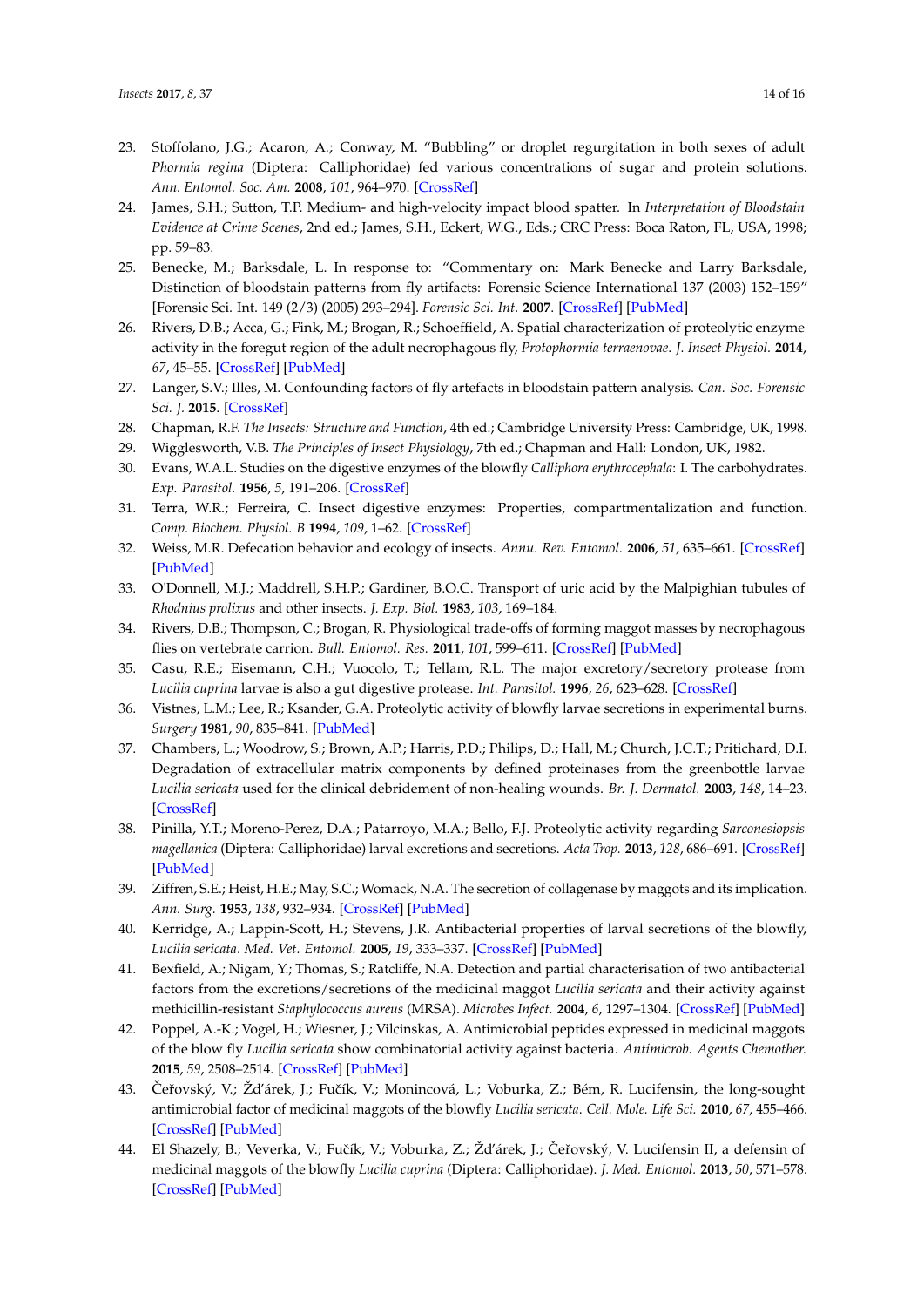- <span id="page-14-0"></span>45. Greenberg, B. Flies as forensic indicators. *J. Med. Entomol.* **1991**, *28*, 565–577. [\[CrossRef\]](http://dx.doi.org/10.1093/jmedent/28.5.565) [\[PubMed\]](http://www.ncbi.nlm.nih.gov/pubmed/1941921)
- <span id="page-14-1"></span>46. Christopherson, C.; Gibo, D.L. Foraging by food deprived larvae of *Neobellieria bullata* (Diptera: Sarcophagidae). *J. Forensic Sci.* **1997**, *42*, 71–73. [\[CrossRef\]](http://dx.doi.org/10.1520/JFS14069J) [\[PubMed\]](http://www.ncbi.nlm.nih.gov/pubmed/8988575)
- <span id="page-14-2"></span>47. Greenberg, B. Model for destruction of bacteria in the midgut of blow fly maggots. *J. Med. Entomol.* **1968**, *5*, 31–38. [\[CrossRef\]](http://dx.doi.org/10.1093/jmedent/5.1.31) [\[PubMed\]](http://www.ncbi.nlm.nih.gov/pubmed/5642175)
- <span id="page-14-3"></span>48. Guerrini, V.H. Excretion of ammonia by *Lucilia cuprina* larvae suppresses immunity in sheep. *Vet. Immunol. Immunopathol.* **1997**, *56*, 311–317. [\[CrossRef\]](http://dx.doi.org/10.1016/S0165-2427(96)05744-3)
- <span id="page-14-4"></span>49. Fraenkel, G.; Bhaskaran, G. Pupariation and pupation in cyclorrhaphous flies (Diptera): Terminology and interpretation. *Ann. Entomol. Soc. Am.* **1973**, *66*, 418–422. [\[CrossRef\]](http://dx.doi.org/10.1093/aesa/66.2.418)
- <span id="page-14-5"></span>50. Greenberg, B. Behavior of postfeeding larvae of some Calliphoridae and a muscid (Diptera). *Ann. Entomol. Soc. Am.* **1990**, *83*, 1210–1214. [\[CrossRef\]](http://dx.doi.org/10.1093/aesa/83.6.1210)
- <span id="page-14-6"></span>51. Hobson, R.P. On an enzyme from blow-fly larvae (*Lucilia sericata*) which digests collagen in alkaline solution. *Biochem. J.* **1931**, *25*, 1458–1463. [\[CrossRef\]](http://dx.doi.org/10.1042/bj0251458) [\[PubMed\]](http://www.ncbi.nlm.nih.gov/pubmed/16744710)
- 52. Waterhouse, D.F.; Irzkiewicz, H. An examination of proteolytic enzymes from several insects for collagenase activity. *J. Insect Physiol.* **1957**, *1*, 18–22. [\[CrossRef\]](http://dx.doi.org/10.1016/0022-1910(57)90020-3)
- <span id="page-14-7"></span>53. Pendola, S.; Greenberg, B. Substrate-specific analysis of proteolytic enzymes in the larval midgut of *Calliphora vicina*. *Ann. Entomol. Soc. Am.* **1975**, *68*, 341–345. [\[CrossRef\]](http://dx.doi.org/10.1093/aesa/68.2.341)
- <span id="page-14-8"></span>54. Espinoza-Fuentes, F.P.; Terra, W.R. Physiological adaptations for digesting bacteria. Water fluxes and distribution of digestive enzymes in *Musca domestica* larval midgut. *Insect Biochem.* **1987**, *17*, 809–817. [\[CrossRef\]](http://dx.doi.org/10.1016/0020-1790(87)90015-1)
- <span id="page-14-9"></span>55. Ristenblatt, R.R., III; Pizzola, P.A.; Shaler, R.C.; Sorkin, L.N. Commentary on: Mark Benecke and Larry Barksdale, Distinction of bloodstain patterns from fly artifacts. Forensic Sci. International. 137 (2003) 152–159. *Forensic Sci. Int.* **2005**, *14*, 293–294.
- <span id="page-14-10"></span>56. Bevel, T.; Gardner, R. *Bloodstain Pattern Analysis: With an Introduction to Crime Scene Reconstruction*, 3rd ed.; CRC Press: Boca Raton, FL, USA, 2008.
- <span id="page-14-11"></span>57. Li, R. *Forensic Biology*; CRC Press: Boca Raton, FL, USA, 2015.
- <span id="page-14-12"></span>58. Dametto, M.; David, A.P.; Azzolini, S.S.; Campos, I.T.N.; Tanaka, A.M.; Gomes, A.; Andreotti, R.; Tanaka, A.S. Purification and characterization of a trypsin-like enzyme with fibrinolytic activity present in the abdomen of horn fly, *Haematobia irritans irritans* (Diptera: Muscidae). *J. Protein Chem.* **2000**, *19*, 515–521. [\[CrossRef\]](http://dx.doi.org/10.1023/A:1026557600429) [\[PubMed\]](http://www.ncbi.nlm.nih.gov/pubmed/11195976)
- 59. Terra, W.R. Physiology and biochemistry of insect digestion: An evolutionary perspective. *Braz. J. Med. Biol. Res.* **1988**, *21*, 675–734. [\[PubMed\]](http://www.ncbi.nlm.nih.gov/pubmed/3071386)
- <span id="page-14-13"></span>60. Padilha, M.H.P.; Pimentel, A.C.; Ribeiro, A.F.; Terra, W.R. Sequence and function of lysosomal and digestive cathepsin D-like proteinases of *Musca domestica* midgut. *Insect Biochem. Mol. Biol.* **2009**, *39*, 782–791. [\[CrossRef\]](http://dx.doi.org/10.1016/j.ibmb.2009.09.003) [\[PubMed\]](http://www.ncbi.nlm.nih.gov/pubmed/19815068)
- <span id="page-14-14"></span>61. Barrilas-Mury, C.V.; Noriega, F.G.; Wells, M.A. Early trypsin activity is part of the signal transduction system that activates transcription of the late trypsin gene in the midgut of the mosquito, *Aedes aegypti*. *Insect Biochem. Mol. Biol.* **1995**, *35*, 241–246. [\[CrossRef\]](http://dx.doi.org/10.1016/0965-1748(94)00061-L)
- <span id="page-14-15"></span>62. Young, E.G.; Wentworth, H.P.; Hawkins, W.W. The absorption and excretion of allantoin in mammals. *J. Pharmacol. Exp. Ther.* **1944**, *81*, 1–9.
- <span id="page-14-16"></span>63. Fujiwara, S.; Noguchi, T. Degradation of purines: Only ureidoglycollate lyase out of four allantoin-degrading enzymes is present in mammals. *Biochem. J.* **1995**, *312 Pt 1*, 315–318. [\[CrossRef\]](http://dx.doi.org/10.1042/bj3120315) [\[PubMed\]](http://www.ncbi.nlm.nih.gov/pubmed/7492331)
- <span id="page-14-18"></span><span id="page-14-17"></span>64. Elkins, K.M. *Forensic DNA Biology: A Laboratory Manual*; Academic Press: New York, NY, USA, 2013.
- 65. Young, E.G.; Conway, C.F. On the estimation of allantoin by the Rimini-Schruver reaction. *J. Biol. Chem.* **1942**, *142*, 839–853.
- <span id="page-14-19"></span>66. Li, H.; Jasper, H. Gastrointestinal stem cells in health and disease: From flies to humans. *Dis. Model Mech.* **2016**, *9*, 487–499. [\[CrossRef\]](http://dx.doi.org/10.1242/dmm.024232) [\[PubMed\]](http://www.ncbi.nlm.nih.gov/pubmed/27112333)
- <span id="page-14-20"></span>67. Buchon, N.; Broderick, N.A.; Lemaitre, B. Gut homeostasis in a microbial world: Insights from *Drosophila melanogaster*. *Nat. Rev. Microbiol.* **2013**, *11*, 615–626. [\[CrossRef\]](http://dx.doi.org/10.1038/nrmicro3074) [\[PubMed\]](http://www.ncbi.nlm.nih.gov/pubmed/23893105)
- <span id="page-14-21"></span>68. Tauc, H.M.; Tasdogan, A.; Pandur, P. Isolating intestinal stem cells from adult *Drosophila* midguts by FACS to study stem cell behavior during aging. *J. Vis. Exp.* **2014**. [\[CrossRef\]](http://dx.doi.org/10.3791/52223) [\[PubMed\]](http://www.ncbi.nlm.nih.gov/pubmed/25548862)